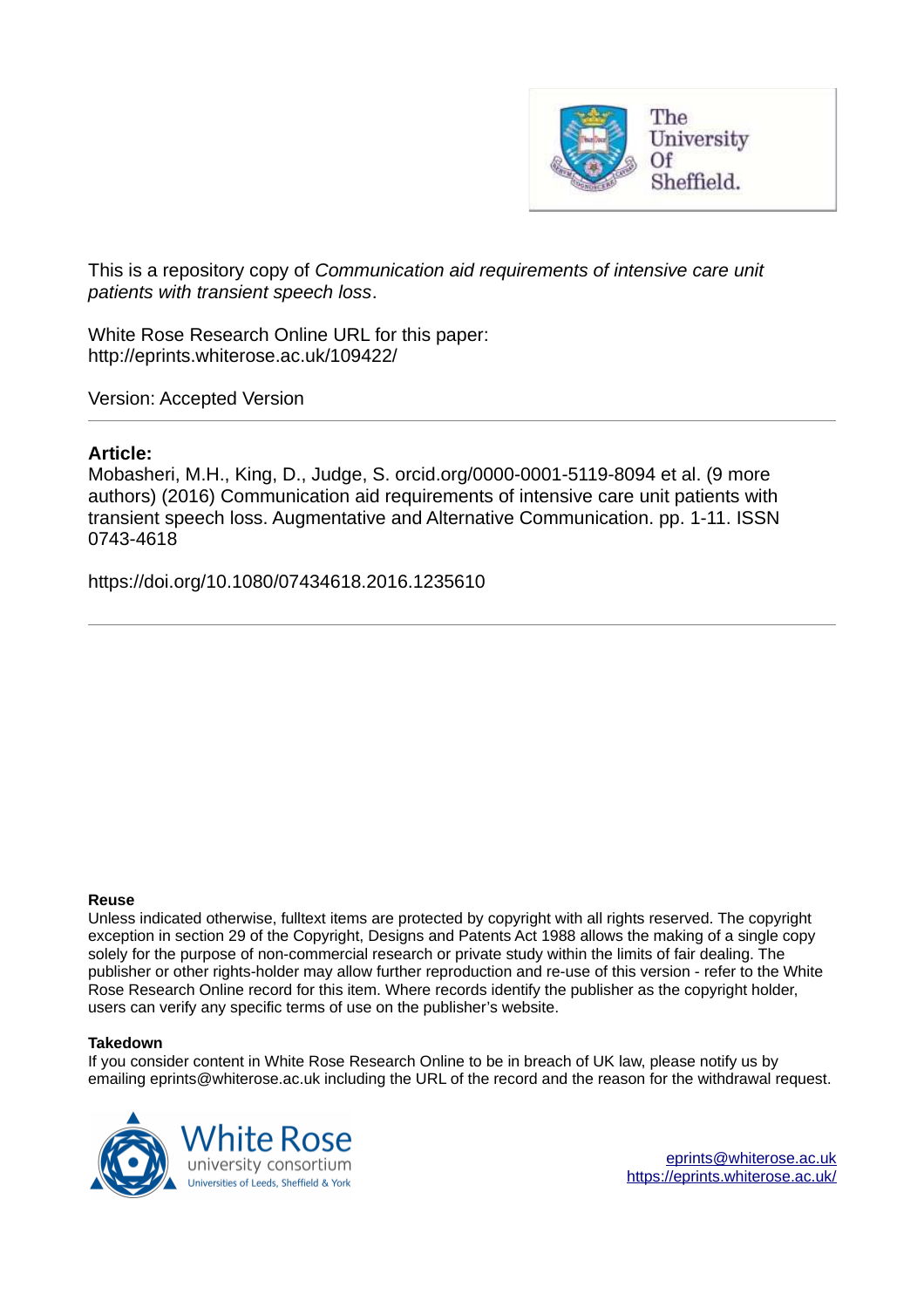Alert and transiently nonvocal intensive care unit (ICU) patients are dependent on augmentative and alternative modes of communication (AAC). Unfortunately, the literature demonstrates that existent AAC devices have not been widely adopted, and unaided methods are often the primary modalities used despite being insufficient, and frustrating. We present the results of a qualitative semi-structured interview study with 8 ex-ICU patients and 10 ICUpatient relatives and staff exploring their AAC needs and requirements. Participants identified important AAC hardware, software, and content requirements. Salient factors impacting upon AAC adoption in the ICU setting were also highlighted, including the need for staff training and bedside patient assessment. Based on the study results, we propose a series of recommendations regarding the design and implementation of future AAC tools specifically targeted at this group.

Key Words: Augmentative and alternative communication; Communication aid; Critical care; Intensive care; Speech disorder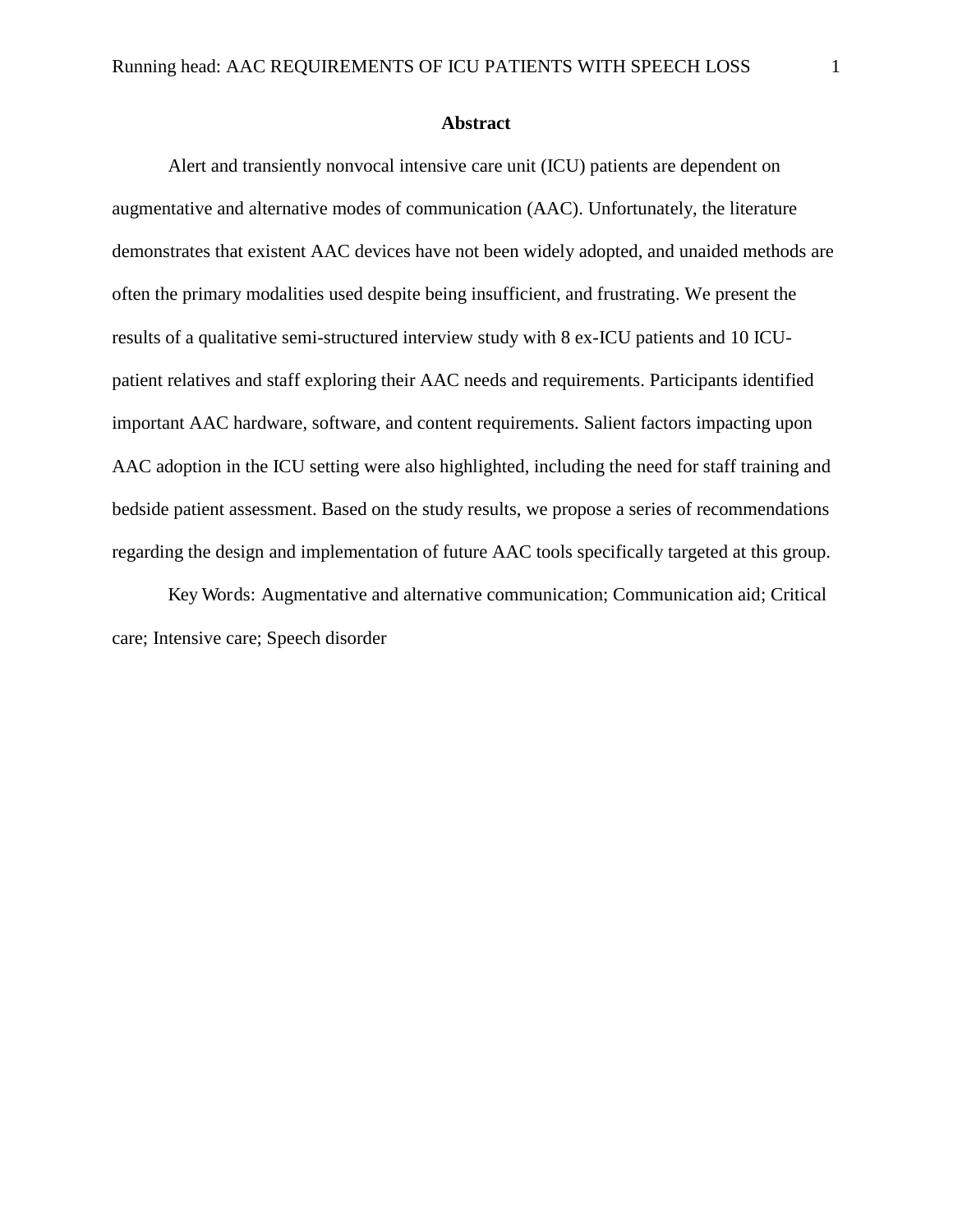Communication Aid Requirements of Intensive Care Unit Patients with Transient Speech Loss

More than 200,000 patients are admitted to intensive care units (ICU) in the United Kingdom each year (Health & Social Care Information Centre, 2014). In the critical care environment, transient speech loss due to tracheal intubation or tracheostomy insertion for the purposes of mechanical ventilation is a common scenario (Happ, 2001; Happ et al., 2010). In the absence of sedation intubated patients and those with tracheostomies may be left fully aware of their surroundings but unable to talk. This represents one of the most frequently reported distressing symptoms in this patient group, resulting in feelings of frustration, anxiety, and sleeplessness (Pennock, Crawshaw, Maher, Price, & Kaplan, 1994; Rotondi et al., 2002). Other common causes for difficulties in communication in the ICU setting include trauma, stroke and other neurological conditions, and head and neck surgery.

Transiently nonvocal ICU patients and their communication partners often resort to the use of modalities other than speech in order to communicate (Broyles, Tate,  $\&$  Happ, 2012) – referred to as augmentative and alternative communication (AAC). Numerous AAC strategies exist and these may be categorized as unaided (for example the use of gesture, body language or mouthing), low-tech communication aids (for example the use of pen and paper or picture boards), and high-tech communication aids (for example the use of devices with pre-recorded speech, or computer based devices with synthesized speech) (Baxter, Enderby, Evans, & Judge, 2012).

While many AAC tools and devices have been designed for use by patients with longterm communication deficiencies, several studies have also evaluated AAC tools created specifically for use in the critical care setting, where speech loss may be sudden, fluctuant, and transient. Patak et al. (2006) demonstrated that use of an ICU-specific communication board reduced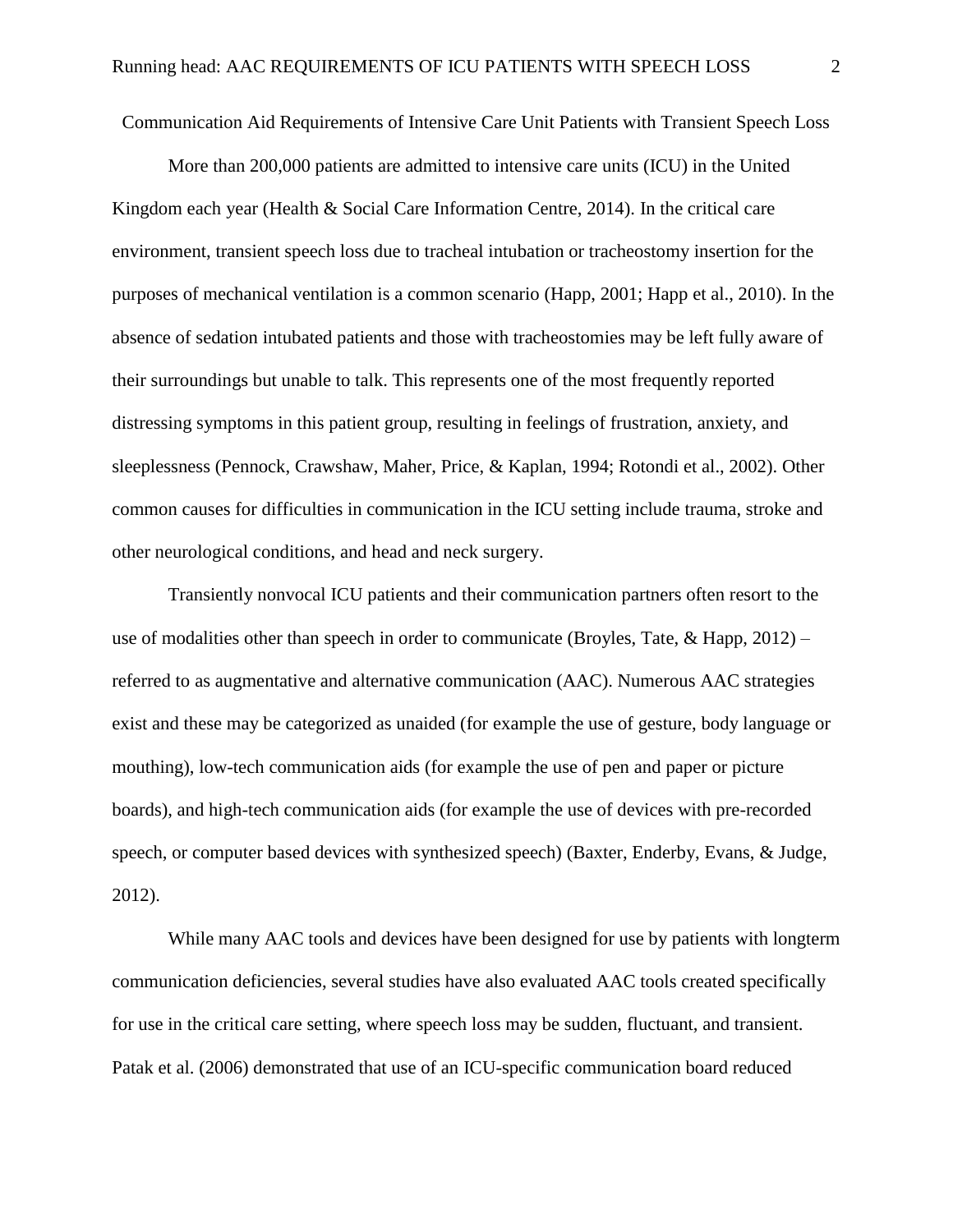perceived levels of frustration among mechanically ventilated patients when communicating. Use of communication boards has however, also been described as tedious, slow, and limited (Rodriguez et al., 2012).

MacAulay et al. (2002), Miglietta, Bochicchio, and Scalea (2004), and Rodriguez et al. (2012) described and evaluated the feasibility of various speech generating devices (SGD) designed and tailored for use by ICU patients. Although MacAulay et al.'s ICU-talk project (1999-2002) identified many implementation barriers and challenges that have ultimately resulted in a failure of adoption of the technology, Miglietta et al. and Rodriguez et al. demonstrated more favorable results. Patients in the latter studies reported high levels of satisfaction with the SGDs under investigation and felt better able to communicate their needs. Furthermore, use of the tools was reported to have required minimal instruction.

While some centres have managed to successfully implement a variety of AAC devices (Costello, 2000; Hurtig & Downey, 2009), few communication aids have been widely adopted in the critical care setting, despite the aforementioned benefits. The literature highlights that unaided modalities (such as gesturing and silent articulation of speech) are still often the primary mode of communication used by critical care patients, despite evidence showing that they are insufficient, disappointing and frustrating (Broyles et al., 2012; Carroll, 2004; Etchels et al., 2003; Happ et al., 2011). In a prospective observational study of two ICUs, Happ et al. (2011) analyzed more than 900 communication exchanges between intubated transiently nonvocal patients and nursing staff and demonstrated that the predominant AAC strategies used were unaided. The use of low-tech communication aids was relatively rare, with virtually no use of high-tech communication aids reported.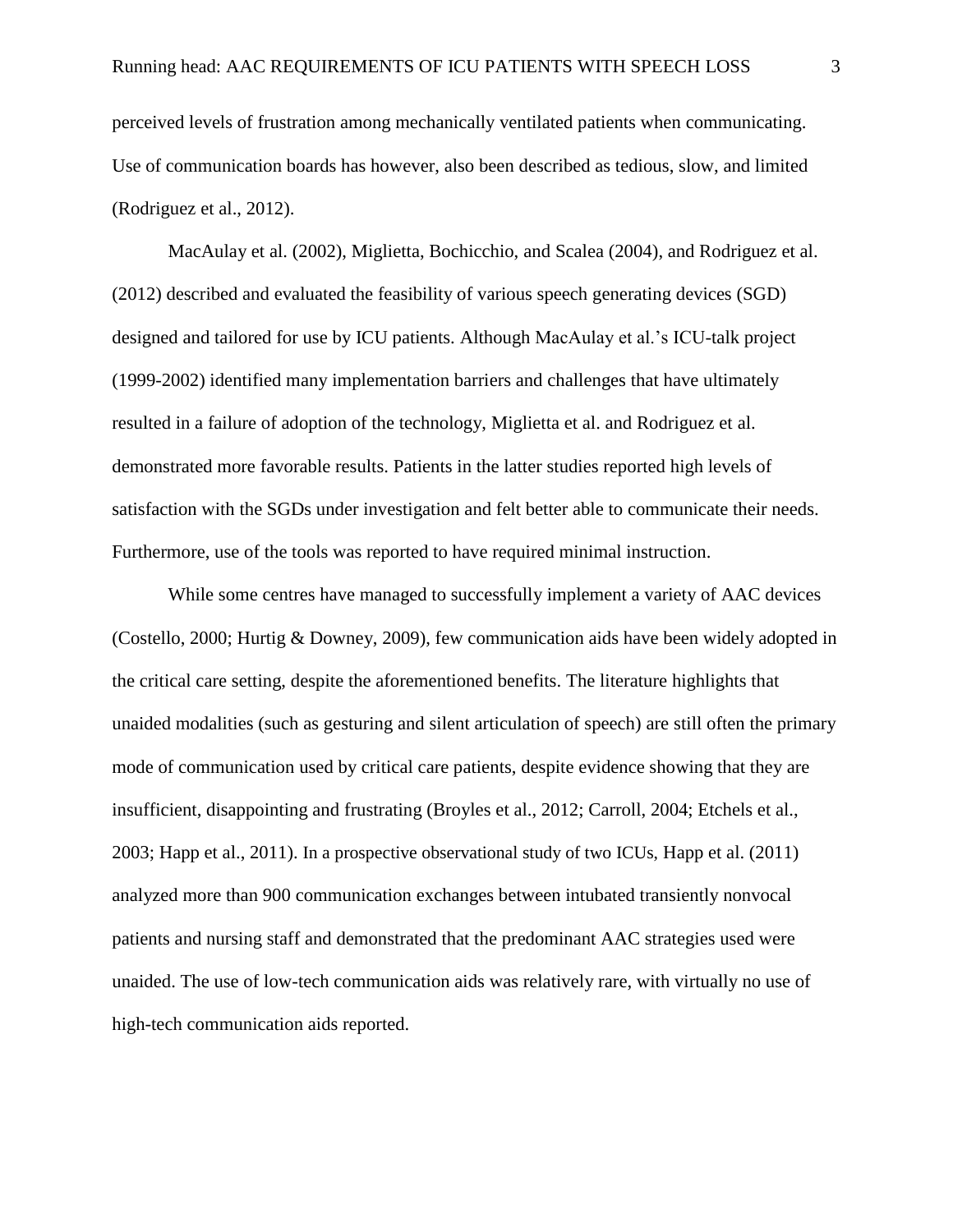Technology acceptance requires devices to be effective, efficient, and satisfying from an end-user's perspective (Brooke, 1996). A user-centred approach to the design and development of AAC devices is therefore critical. While several studies have investigated the feasibility of using AAC devices in the ICU setting (MacAulay et al., 2002; Miglietta et al., 2004; Rodriguez et al., 2012), little work has been published in the literature specifically exploring the needs and requirements of transiently nonvocal intubated patients and their communication partners from electronic AAC devices, in order to guide development of high-tech communication aids.

With the current mobile device revolution, technologies such as smartphones, tablet computers, and the software applications ("apps") that run on them have become relatively ubiquitous and are increasingly being used in the healthcare context (The Deloitte Consumer Review, 2013; Powell, Landman, & Bates, 2014). An app-based solution may represent a potentially useful and cost-effective means of delivering an AAC tool to ICU patients. Several app-based communication aids are commercially available ("Greenhouse publications", 2010; "Society of Critical Care Medicine patient communicator app for iPad", 2015; "Vidatak: Innovation in patient communication", 2013), though research around their development has not been published and the extent to which end-users were involved in their development remains unclear.

In the work reported in this paper, we present a qualitative interview study of extransiently nonvocal ICU patients and their communication partners exploring their AAC device needs and requirements. We also investigate perceptions regarding the feasibility of using mobile technologies (such as tablet computers and apps) to deliver a novel communication aid solution. A qualitative research methodology was adopted because of the exploratory nature of the research. The results of the study are used to generate a series of recommendations with the aim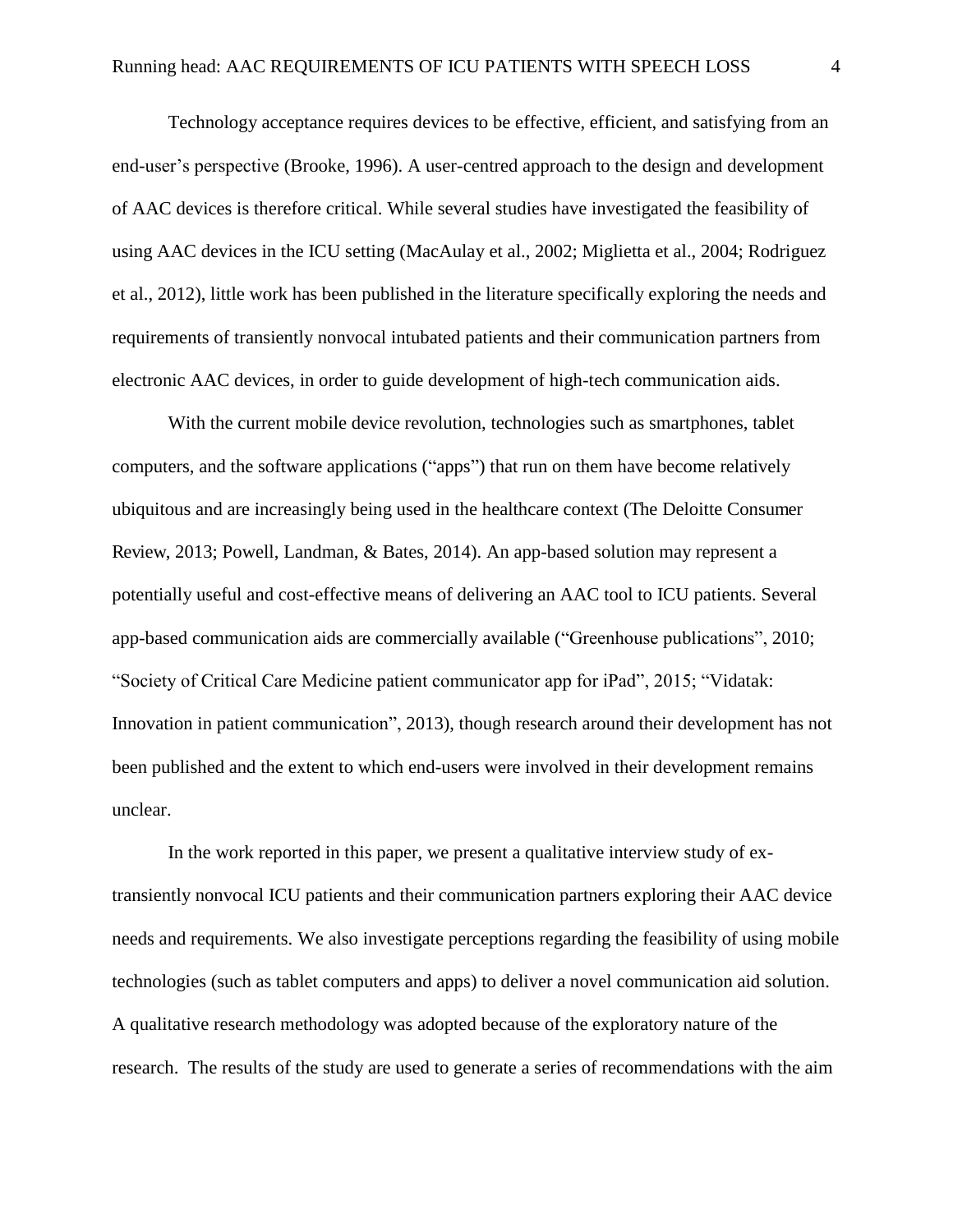of guiding future AAC device development specifically for this patient population. The recommendations may also be used as a framework with which to evaluate such devices.

#### **Method**

The study was granted ethical approval by the NHS Grampian ethics committee (Ref: 14/NS0065) and all participants provided informed consent prior to their involvement.

# **Participants, Recruitment, and Sampling**

Interviews were undertaken with individuals from stakeholder groups identified from the literature and the authors' experience as key within the ICU communication process: patients who had previously been intubated and transiently nonvocal on ICU, their relatives, and ICU staff members were recruited to the study. Patient and relative participants were recruited through the ICUsteps patient support charity ("ICUsteps – The intensive care patient support charity", 2016) and staff members were recruited from the ICU department of a large London teaching hospital, through a process of opportunistic sampling. The sample size was estimated according to the likely point of data saturation as per previous qualitative studies with similar populations (Happ, Roesch, & Garrett, 2004; Judge & Townsend, 2013) and the available time frame for study completion.

### **Inclusion and Exclusion Criteria**

 Only fully competent adults (above the age of 18 years) were enrolled into the study. In order to participate, ex-ICU patients had to have experienced an admission to ICU in the preceding 5 years (from the date of study commencement) in which they experienced a transient inability to speak due to either intubation or the insertion of a tracheostomy tube. In order to take part, relative participants had to have visited an ex-ICU patient participant during their ICU admission at a time when they were unable to communicate vocally. Finally, any ICU doctor,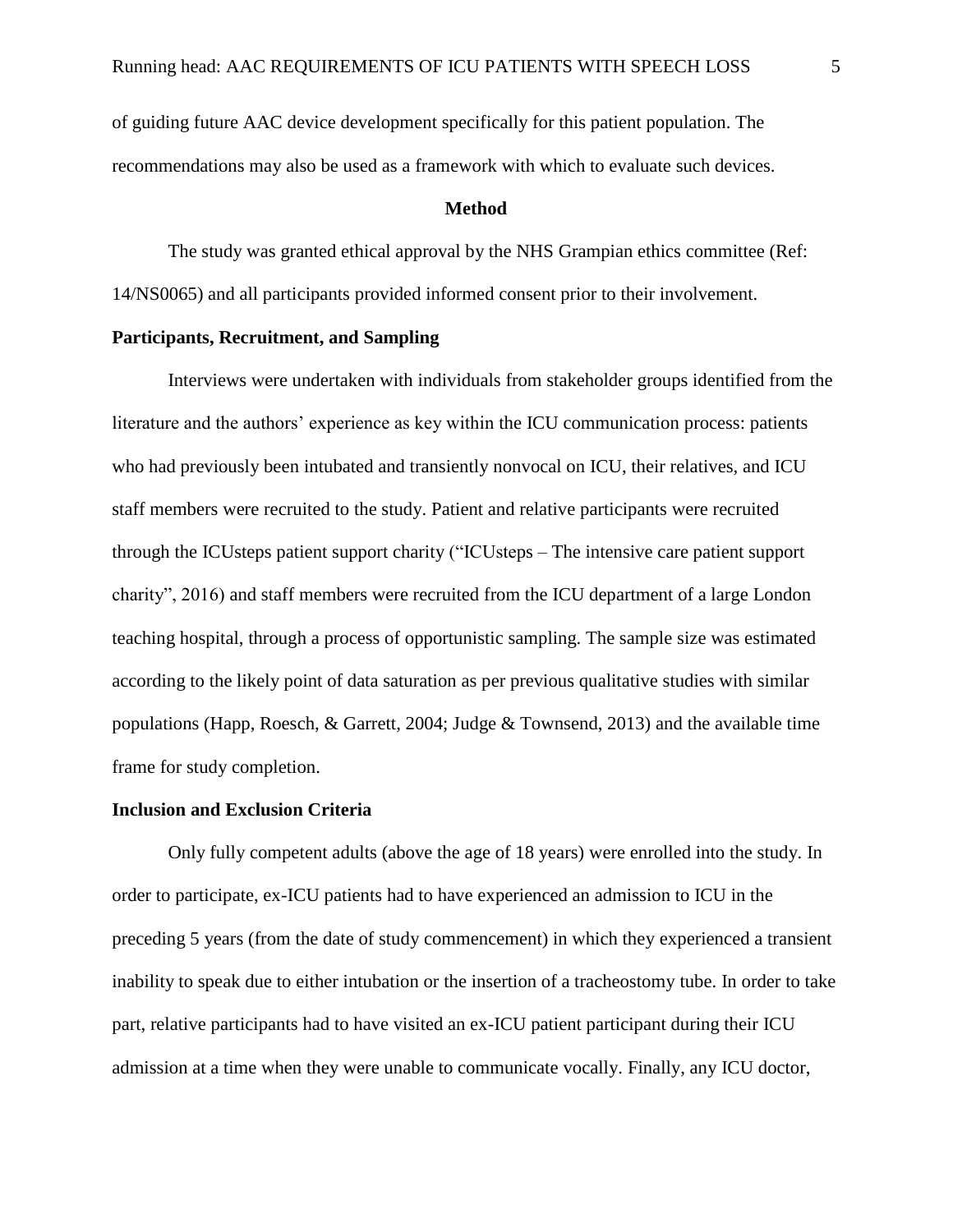nurse, or SLT involved in the direct care of ICU patients with transient speech loss was eligible to take part. Any individual under the age of 18, or with pre-existing communication impairment was excluded.

#### **Interview Procedure**

In-person and  $\text{Skype}^2 \otimes \text{based semi-structured interviews}$  were performed by two members of the research team, both with medical backgrounds and trained in the interviewing process. Interviews were based on topic guides devised for each participant group. The guides were designed to explore the range of issues related to communication, and covered the following broad areas; (a) ICU experience, (b) reasons for communication, (c) means of communication, (d) opportunities for communication, (e) AAC user needs and requirements. Prior to use, the topic guides were reviewed by the entire research team and two ICU staff members (distinct from the study cohort) to ensure relevance of wording and content. Interviews were designed to last approximately 60 min and were audio-recorded and transcribed verbatim.

# **Data Analysis**

The data were thematically analyzed using an inductive template analysis approach (Thorpe and Holt, 2008). The entire data analysis was performed by two researchers both of whom had training and experience in qualitative data analysis. Braun and Clarke's (2006) sixstep framework and 15-point checklist were used to ensure high-quality thematic analysis throughout. An inductive approach was adopted in order to fully explore the richness of gathered data and to avoid prematurely terminating analysis by limiting this to data related only to preconceived theories or frameworks. An inductive approach ensures that hypotheses and theories are data driven, and avoids the need to fit data into pre-existing models and frameworks and the risk of overlooking important data patterns (Mills, 2010).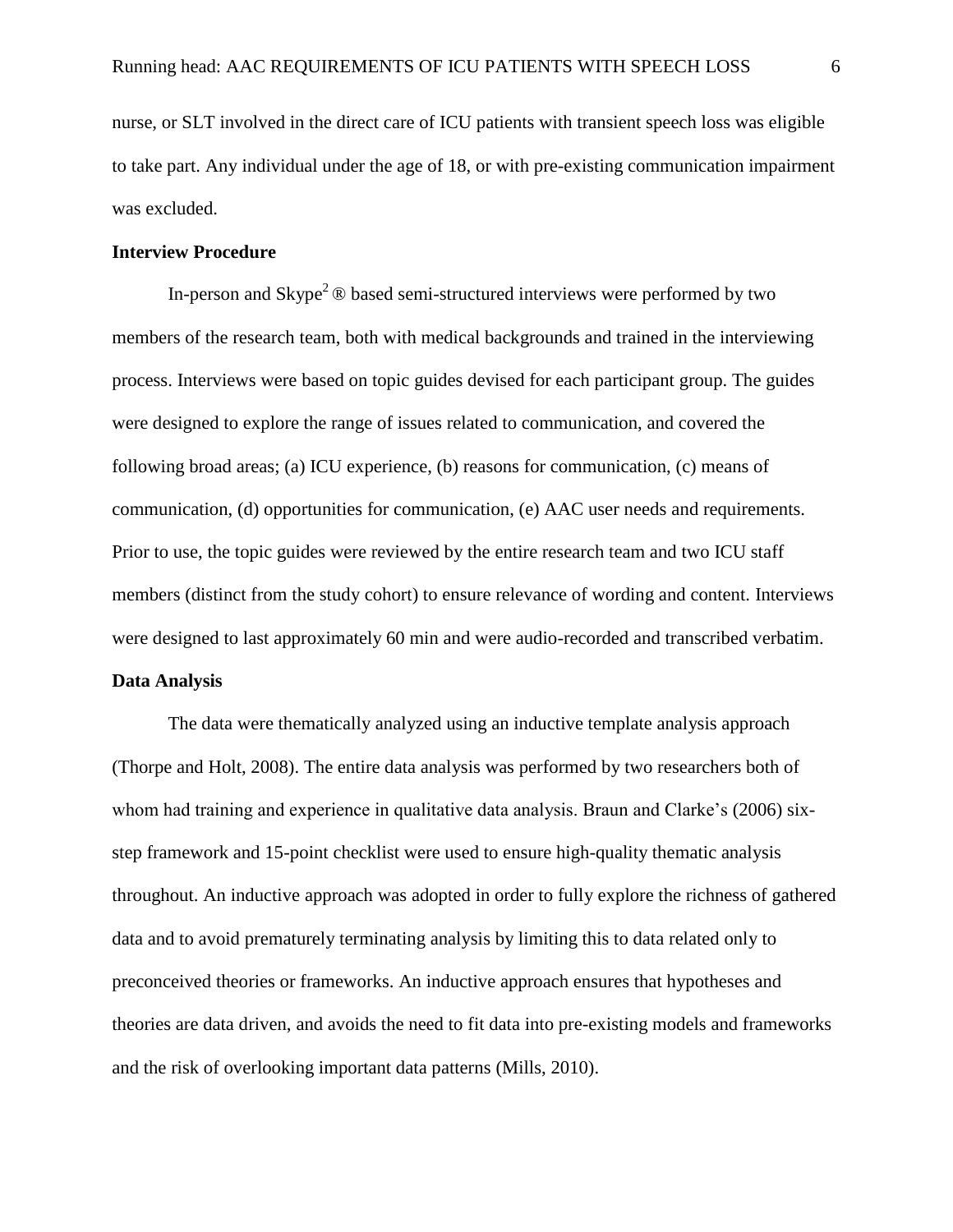Interview transcripts were cross-checked against original audio-recordings for completeness and accuracy. Researchers read and re-read interview transcripts to ensure full immersion in data prior to analysis. The nVivo<sup>3 TM</sup> (Version 10.2.1) software package was used to code interview transcripts. Analysis of a subsection of data enabled an initial template of themes to emerge. The topic guide headings were used as a-priori high-level themes within this initial template, however coding was not restricted to these. The template was then used to analyze the whole data set, and was modified as new themes emerged. The process was continued until a final template was established and the entire data set had been coded. Researchers reviewed the coding at regular points throughout the analytic process by jointly discussing representative samples of coded interview transcripts, in order to establish consensus and ensure accuracy of the final codes.

#### **Results**

Eighteen participants were recruited into the interview study. The cohort consisted of eight ex-ICU patients, four relatives of ex-ICU patients, and six ICU staff members. The latter group consisted of two senior ICU doctors, two senior ICU nurses, and two speech and language therapists (SLT) working in ICU. (See participant demographics in Tables 1, 2, and 3). Interview duration ranged from  $24 - 71$  min (M. interview duration = 43 min, SD = 14 min).

The data reported in this paper is a sub-set of the overall data analysis. Specifically, data coded against two higher themes are reported: (a) AAC device specifications, and (b) AAC device adoption considerations. This analysis is presented below and illustrated with verbatim quotations (P=patient, R=relative, D=doctor, N=nurse, S=SLT).

#### **AAC Device Specifications**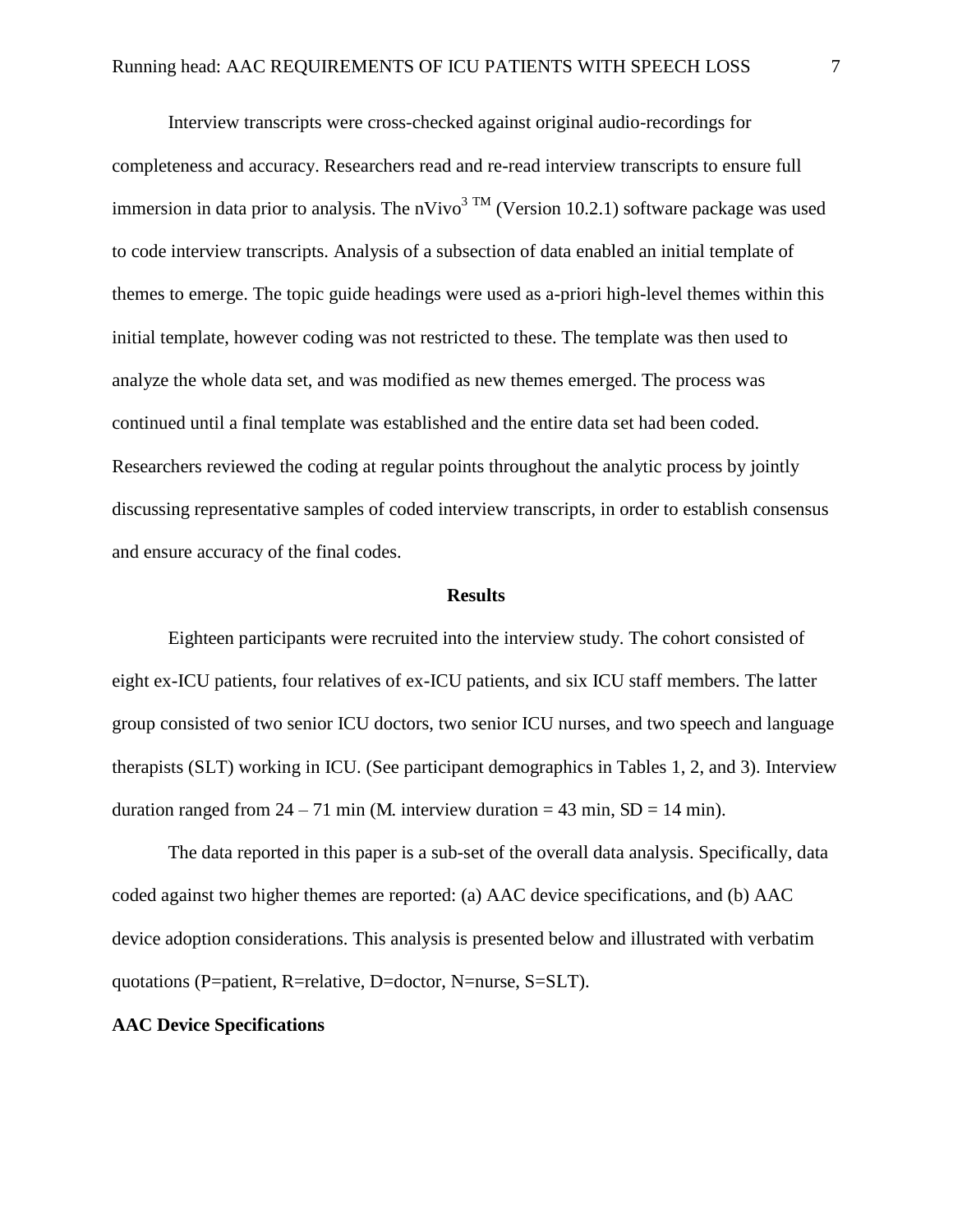Patient and relative participants included in this study had no experience of using hightech AAC devices. As such when exploring their thoughts about an AAC device, patients were asked to imagine a device designed to help them to address the problems they faced when communicating. Thoughts regarding a tablet-based solution were also specifically explored. Participants described a variety of requirements for an AAC device and these related to four separate subthemes that emerged from data analysis: (a) hardware requirements, (b) software/user-interface requirements, (c) content requirements, and (d) accessibility requirements. Each of these subthemes is discussed in depth below.

**Hardware requirements.** Interview data highlights the importance of an AAC device's size and weight. In light of the prevalence of motor impairment in this patient population, staff explained that any developed AAC device should be lightweight: "Okay so hardware, as I said, tablet device, quite large, and very light." (N1). A clear preference for a larger screen size was also expressed by all participant groups in order to overcome hindrances caused by visual and fine motor impairment: "Big actually. Because being ventilated can affect your eyes… my eyesight was quite fuzzy. So the bigger the better." (P3); "They have to be big enough for a patient to see and big enough for a patient to actually target with their finger." (N2).

 Patients and staff pointed out however that an AAC device's screen size should not be so large as to obscure the patient's view, and a tablet-sized device was perceived to offer a good compromise.

I mean it obviously can't be too big because of everything else that surrounds you. Again you go back to the iPad that is a size that's not huge but it's not too small. I wouldn't have thought it's a size that would get in the way of other things within the hospital, within the bed surroundings. (P6)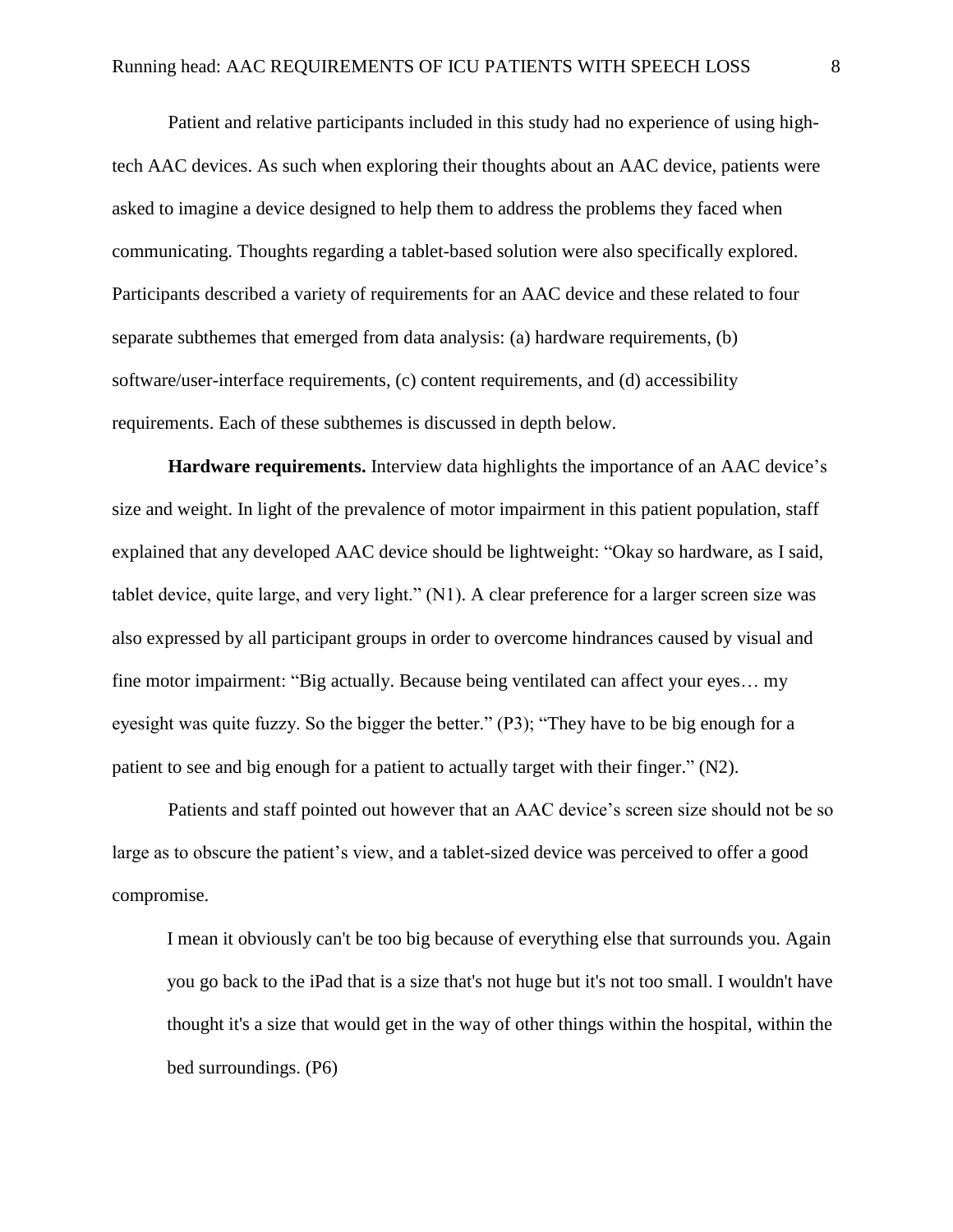Furthermore, while a large screen size and lightweight construction were desirable, the tension existing between these two attributes was articulated by a staff member:

Again you run into certain problems don't you, the bigger it is the heavier it is. Our patients generally have been wasting away in their beds and lose their muscle tone… and their strength and stamina…. It's got to be small enough to be portable and user friendly in terms of weight, but also it has to be big enough that the patient can actually see it and use it. (N2)

The importance of an AAC device's aesthetics was explored and interview data highlights that this was not a primary concern among any participant group: "I think aesthetics are not so important as robustness and usability." (N2); "When you're in that situation in intensive care, if it worked you wouldn't care what it looked like." (P3).

In general, use of a tablet device for the purposes of AAC was viewed as an attractive proposition by patients, relatives, and all staff groups:

You look at the iPad and it's a perfect piece of design because it just has no extra bits that do anything else, it's just the screen and that's it. And it's quite difficult to think of something that would be cleaner and simpler than that. (P6)

An SLT participant caveated this however, by explaining that a tablet-based AAC tool would be useful in selected patients who exhibit good cognitive function, dexterity, and vision.

It depends who we are talking about. If we're talking about someone who has total dexterity, perfect vision, they just can't speak because they've got a tracheostomy then obviously if they had some sort of iPad device or an app… that would be very effective. But it's a very different story if you've got somebody with critical neuropathy or a head injury or acute delirium or all those other things. (S2)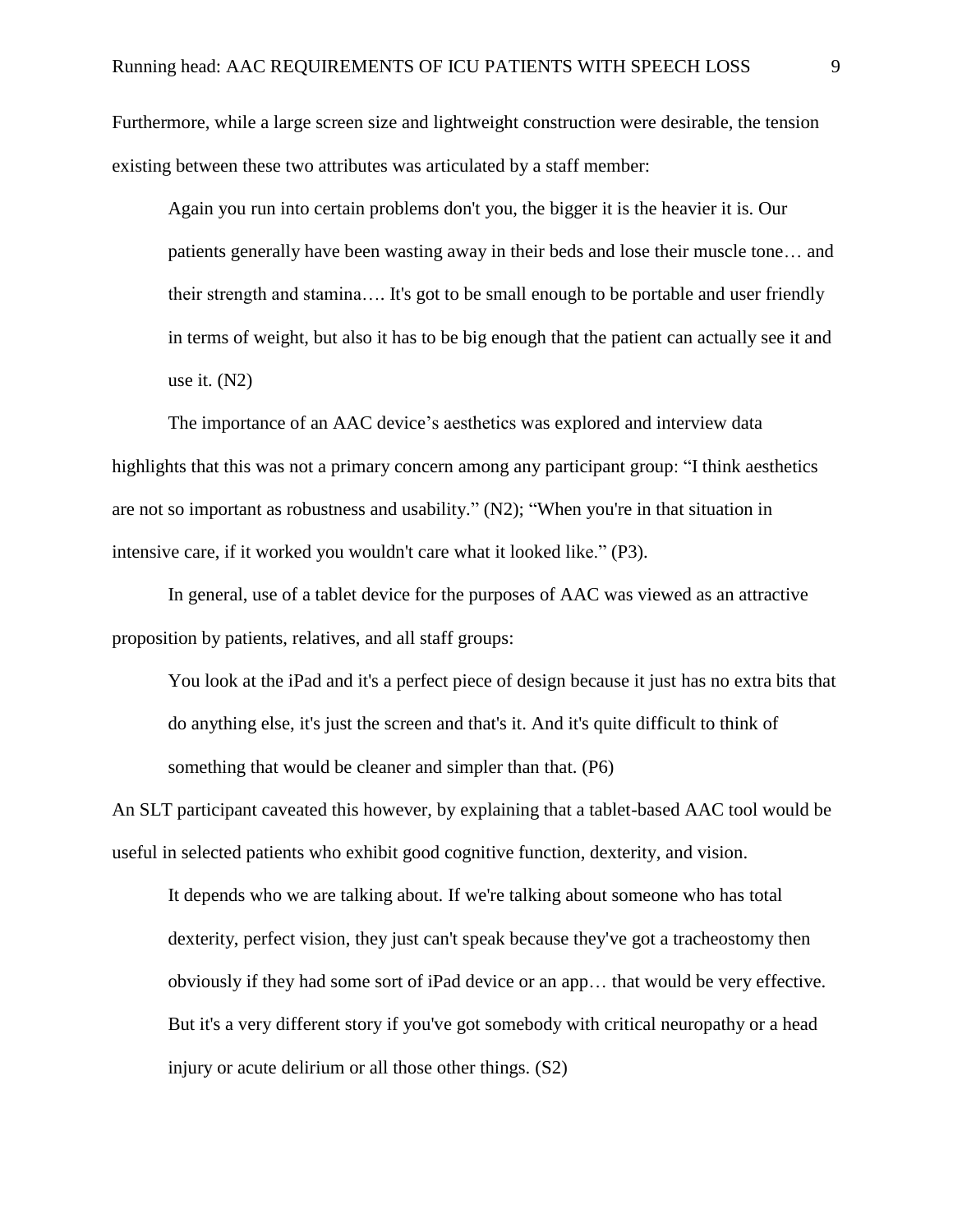Several benefits of tablets were specifically cited including the technology's simplicity, ease-ofuse, and familiarity, which were perceived to negate the need for extensive training. The touch screen capability of tablets was also perceived to be well suited to the task of AAC: "Although an iPad would be easier… To just get the swipe things is so much easier and tap things on the screen is definitely much easier for somebody who is debilitated." (R1); "Because it's only a touch and an immediate response. It's really quite easy to train." (S1).

I guess so in as much as its, as you said earlier, it's familiar, it's simple. It's a very simple looking device. It doesn't have anything that it doesn't need. (P6)

All participant groups emphasized the importance of offering a mounting mechanism to cater for patients that are unable to hold up the weight of an AAC device. Other described requirements included compliance with infection control policy, high durability, waterproof construction, and a prolonged battery life. It was also important that any developed device did not interfere with other ICU equipment.

Okay so hardware… Durable and not easy to damage. Has a long battery life because it would forever be forgotten to be plugged in… there is an infection control risk, would it be easy to decontaminate between patients?… it would need to be waterproof, again from an electrical safety point of view. (N1)

**Software/user-interface requirements.** Interview data highlights that all participant groups generally viewed the prospect of an app-based AAC device positively, though some expressed concerns that this could disadvantage older generations: **"**I mean some sort of app that had words that you could associate with would be probably be the best." (P1).

You're talking generations here so the older generation might not be so familiar with apps… But I'm sure if it's simple then anyone could use it. (N2)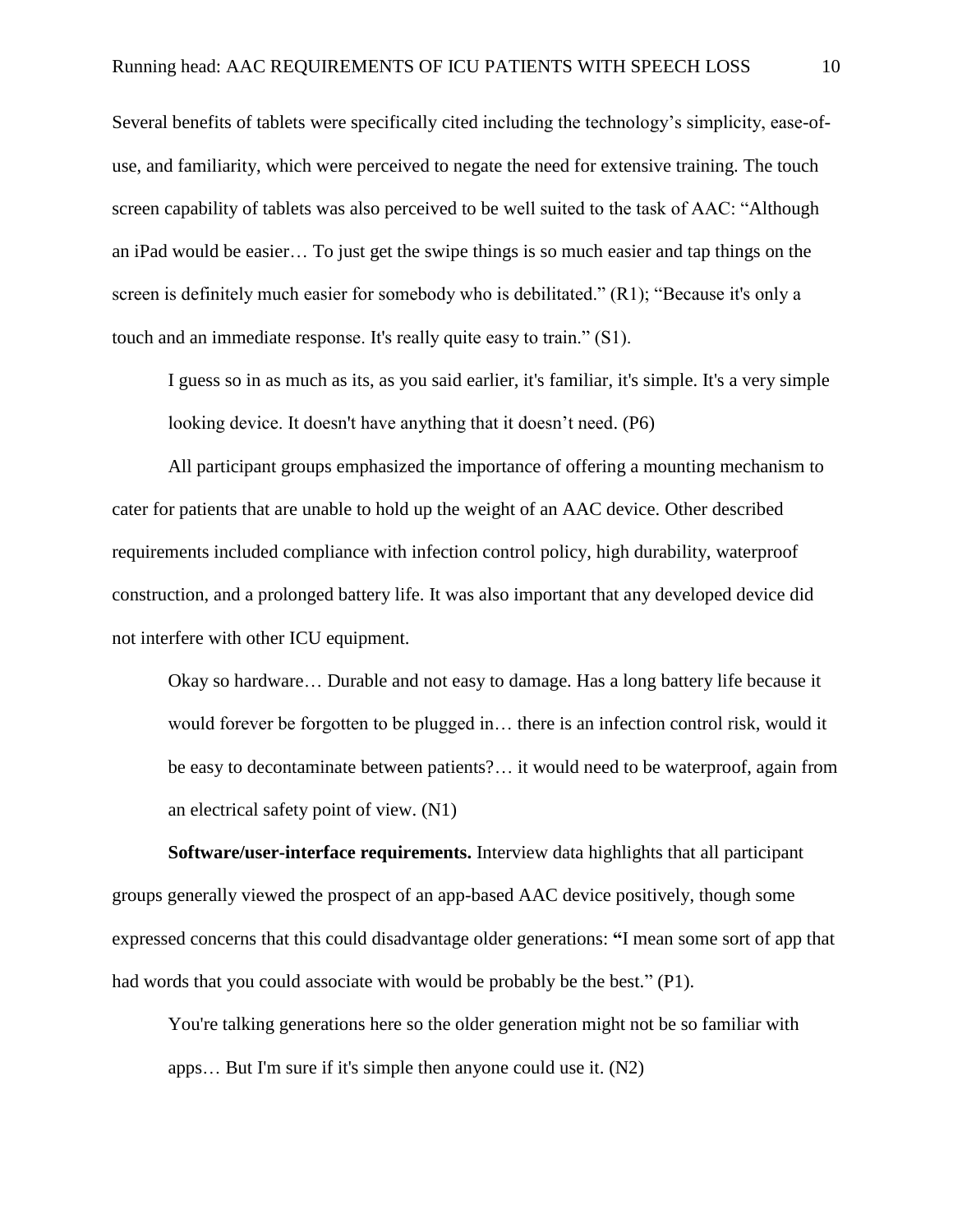Both patients and staff explained that an AAC device user-interface must be simple to use in order to minimize the requirement for training.

I think it just has to be a simple and as clear as it possibly could be. It doesn't have any other use other than getting the attention of the person we need to get the attention of and getting the message across to them that you want. (P6)

It should require no training because we're not expected to train our patients. So therefore it should be a product which you [the patient] should just, that you can just pick up and use without training. (N2)

Participants desired a variety of different methods for constructing messages. In this regard, image selection, phrase selection, text entry, free drawing (using a stylus and tablet screen in the same way one would use a pen and paper), and eye-gaze technology were specifically mentioned.

I guess wherever there is a choice you've got the option - if the text works better than the icons for you that's great. If it's the other way round it's great. Whereas you can just go down one route you may be alienating some people. For me icons are part of what I do in my job so it's easier. (P6)

One nurse detailed a possible solution for patients to communicate specifically about pain:

A thing that I've just thought of, if you're using an app is, when patients are attempting to report symptoms… if you had a diagram of a body and the patient was able to on the screen point to where, say for instance, the pain was that would be a good way. (N1)

Advantages of different methods of message construction were discussed by participants. For example, the use of symbols was perceived to be a useful way of overcoming language barriers in patients who did not speak English as a first language.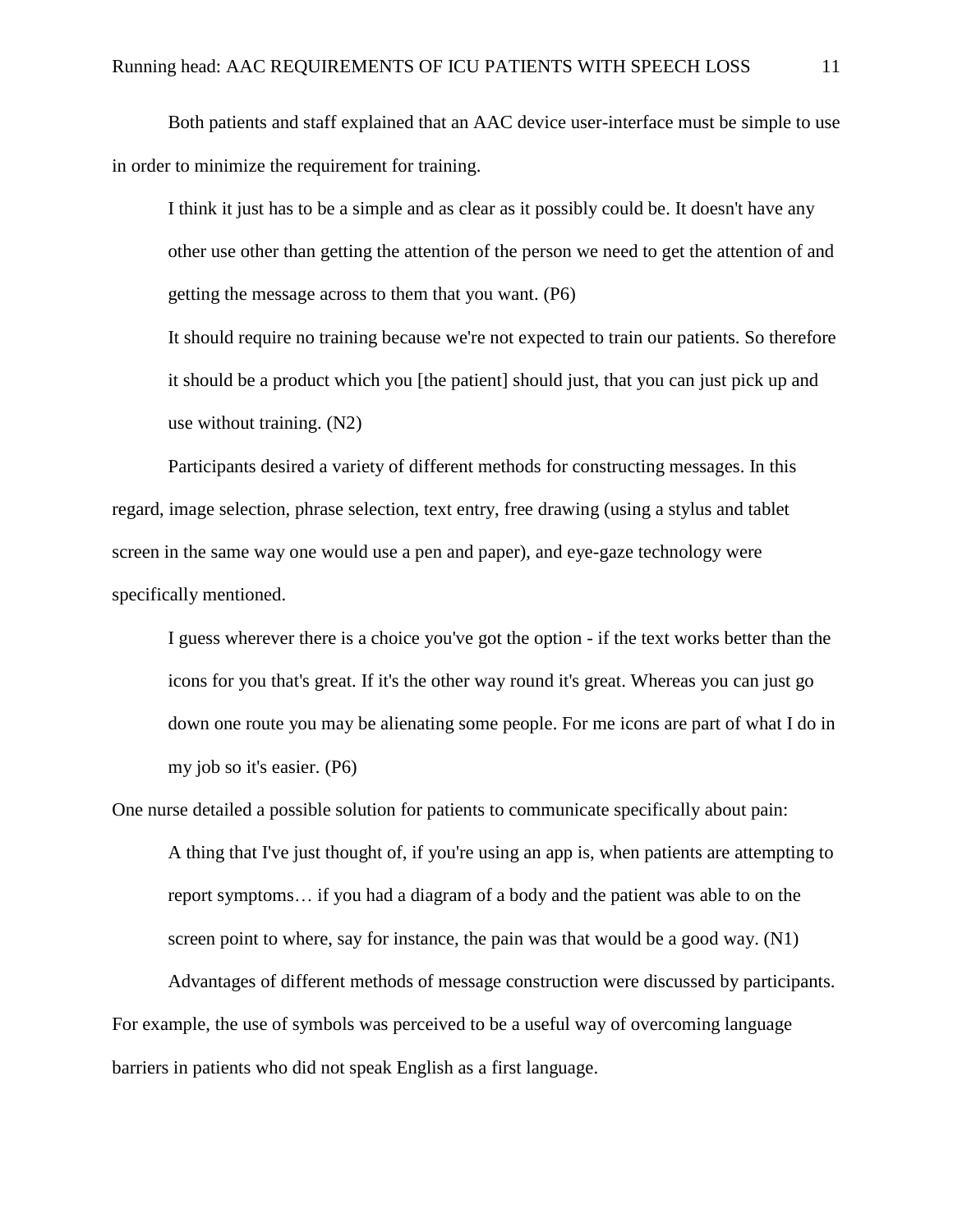If English isn't your first language, I think symbols are a bit more universal aren't they? And so I guess you wouldn't necessarily have to have something that was multi-lingual if you had symbols that could be easily identified. (P6)

A tension was described between the simplicity of word, phrase, and image selection, which was perceived to only allow limited topics of conversation, versus the freedom of expression and flexibility offered by more arduous text entry: "Maybe both, but definitely icons. Sometimes signs are more obvious. Especially when you're like that. Less so when you get better, you get to do things more normally. But when you're not, the simpler the better." (P5).

The chances of you having the images that you need in front of you would be pretty slim. So therefore you'd probably be better to just have text…. You'd need thousands of images… So it would be quicker to just use text which you're familiar with anyway. (P4)

In response to direct questioning, patients were willing to make a maximum of 5-10 clicks using an AAC user-interface in order to convey a message. The need for too many clicks was perceived to be a source of frustration and a burden on the user: "As few as possible…. So maybe five and then after that I would have been frustrated." (P2).

The potential of using eye-gaze technology to construct messages was an exciting prospect for some patient and relative participants. Some staff participants however were sceptical explaining that its use in the ICU setting was limited due to patient sedation, orbital edema, calibration needs, and learning barriers.

I suppose what would have been really nice would be if I could stare at a letter for a certain length of time… Then that would become part of a word. (P4) Going back to the thing about perhaps not having control over your senses, it might be that you actually cannot look where you want to look. That sounds a bit odd, but it's just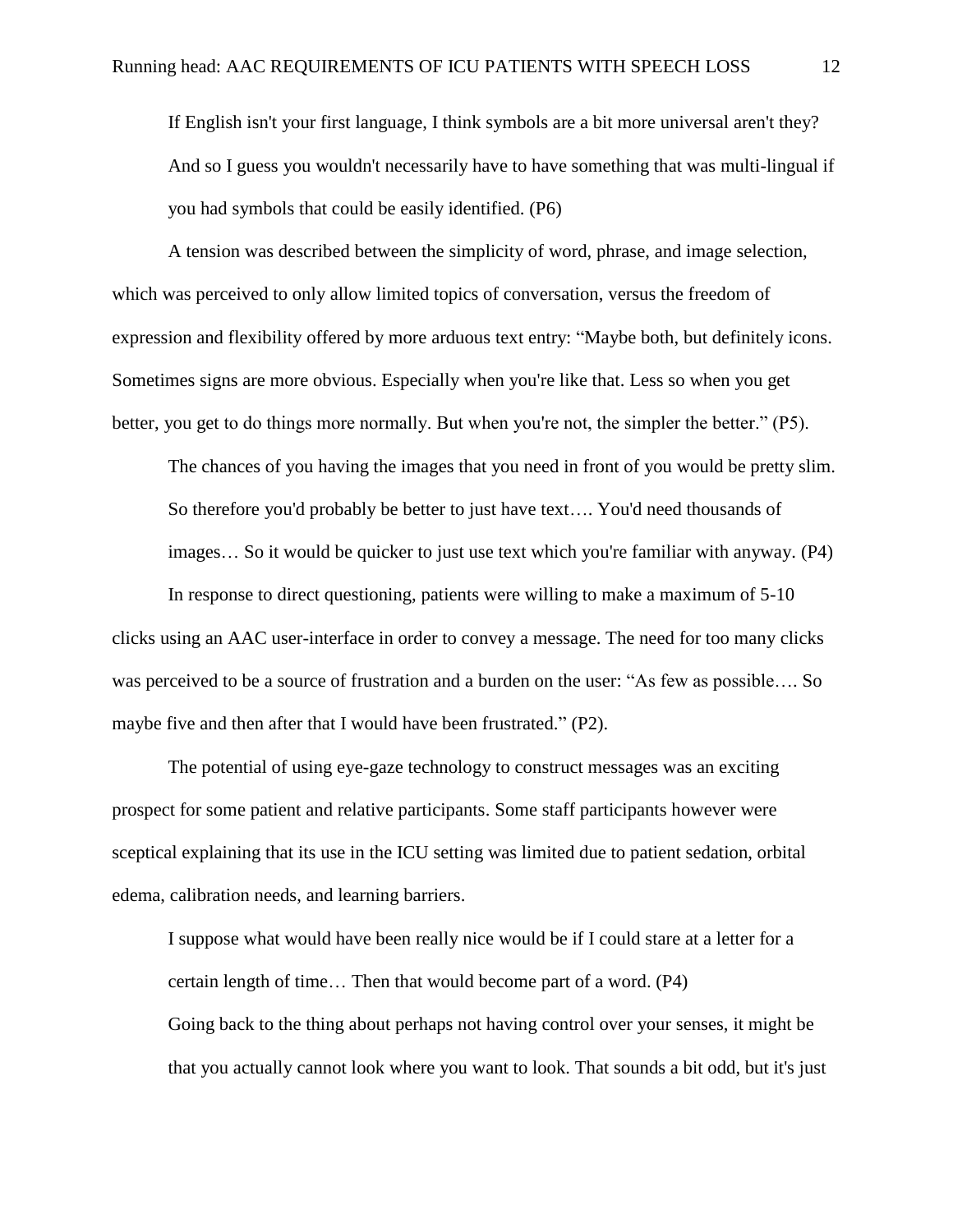that frustration of sometimes you're not quite sure what you're looking at. I think certainly in terms of touch, it's easier. But having said that not everybody in that situation can use their hands can they? (P6)

In very far advanced technology that Steven Hawkins uses for eye tracking, I guess that's attractive but people's eyes, it requires a certain consistency in the patient which we don't have here. So I think simple, self-explanatory, and requiring minimal motor skills. (D1)

SLT participants however, pointed out that in some contexts eye-gaze technology was exactly the method of AAC required by some patients.

Well I think the ones who would be able to write and use their hands for an app, would not want an app that recognized eye gaze. But the ones who were tetraplegic would have to have an app that was picked up on eye gaze. (S2)

In terms of an AAC device's message output, participants desired both text and voice generation outputs: "If it could yes, that would be ideal [generate audio]." (P1); "…you want it to be perhaps both voice - so the output should be either in voice or in writing." (D2). Difficulties in gaining the attention of communication partners and initiating communication were described by patients, and voice generation output was perceived to be a useful means of overcoming this obstacle.

But one of the frustrating things, I think, is having a bunch of doctors stood at the end of the bed talking about you, in normal circumstances I would have said, oh excuse me, can you just explain that. But I couldn't. You can't draw their attention… (P6)

Meanwhile, text generation output was perceived by staff to offer greater privacy when communicating.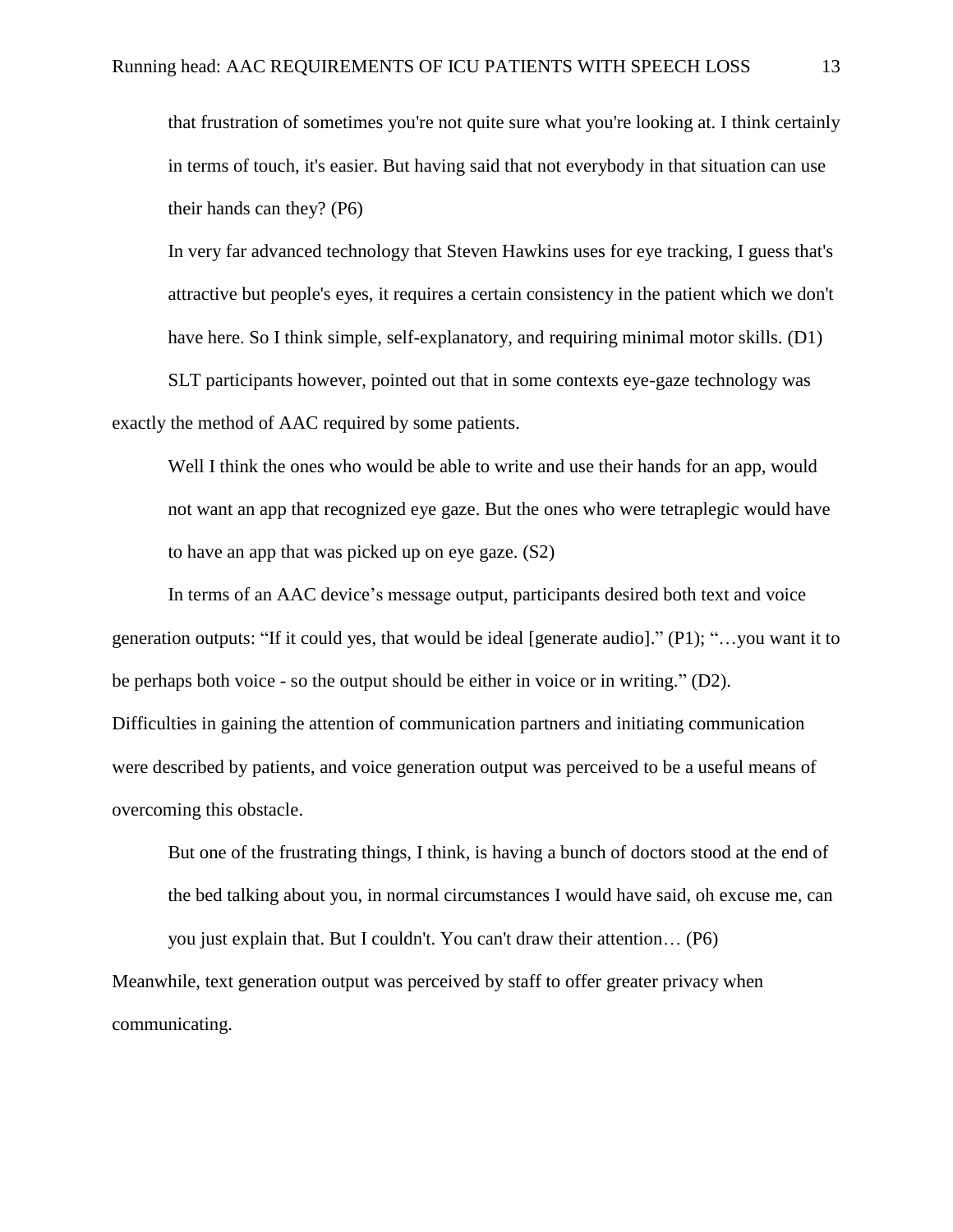So there is always going to be that issue of what's said to somebody in that bed could possibly be heard by somebody in the bed next door. So an electronic device potentially alleviates that if the patient is able to communicate in an electronic written means on a device that somebody else can read. (N1)

Where ICU admission was predictable in advance (e.g., after planned elective surgery), some patient participants felt that prerecording messages with their own voice was a worthwhile feature.

I think that would be quite helpful actually [pre-recording messages with own voice].

And a voice is very personal isn't it? So maybe if they could hear your voice… (P3)

Several other key requirements of an AAC device's user-interface were highlighted in interviews including the need for users to be able to construct messages reliably, rapidly, and efficiently (i.e., with minimal burden to the user) – these requirements were highlighted by all participant groups: "Well I think reliability of responses has got to be very important…. Well that it's accurate, that they are able to accurately convey their message." (S2).

It has to be able to produce the result within a reasonable timeframe… There will be a support person with them. And they have to stay with them until they've got the message across. That has to be conveyed within a reasonable time to allow that person, often the nurse, to also fulfil their other duties. (D1)

The importance of these requirements were highlighted by patient participants who recalled that while on the ICU, if they were unable to get their message across reliably on the first attempt they would give up on the communication exchange altogether.

I wouldn't have made multiple efforts because I just didn't have the strength to do it. If I didn't get the message across first time I just let it go, forget it… (P4)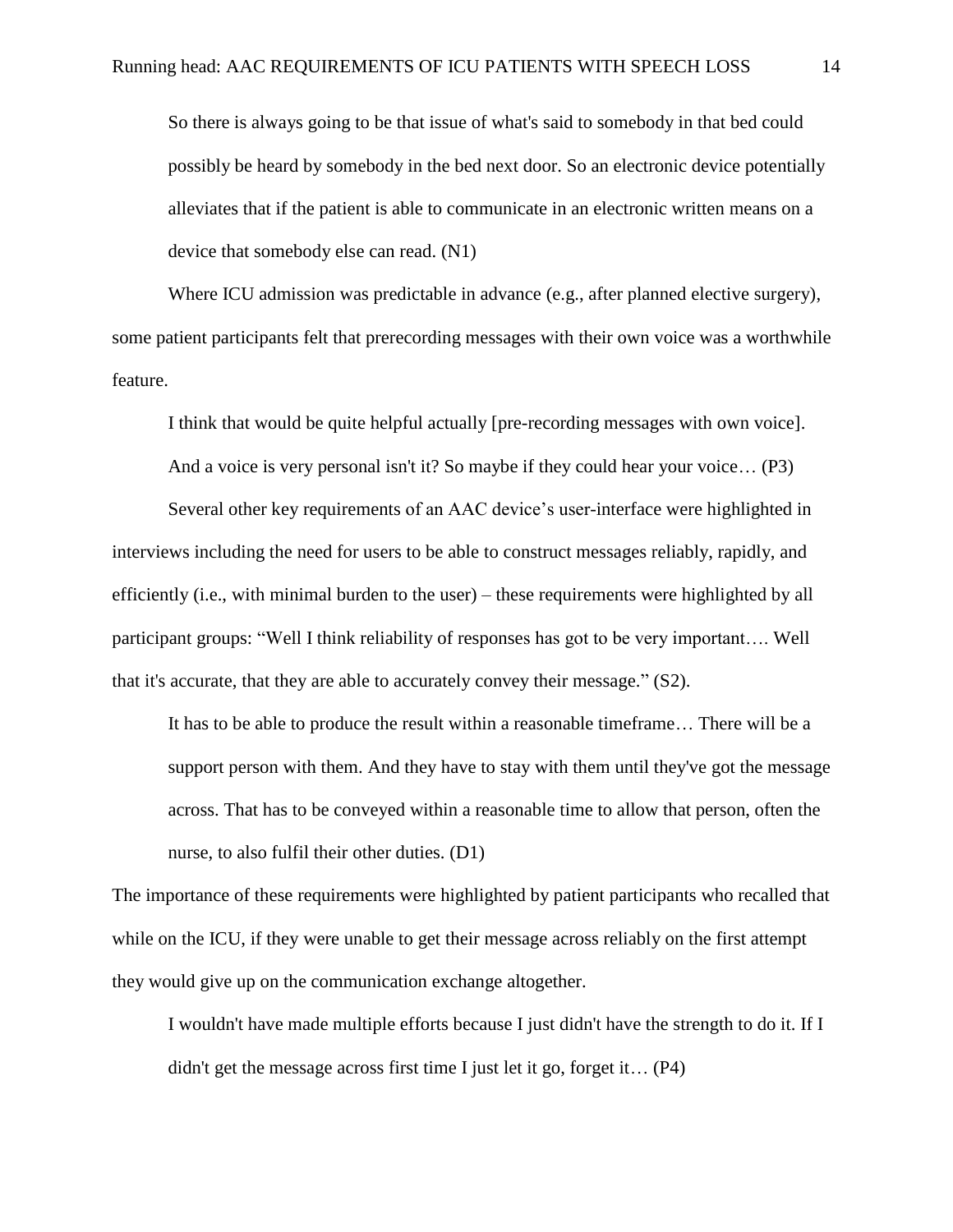I just found that I had no patience for things that just didn't happen straight away… if I couldn't find the right icon or I couldn't find the right symbol I would just give up… (P6)

**Content requirements.** Throughout interviews participants described many reasons for communicating. Content that should be included on an AAC device can be derived from these reasons for communication, which were broadly categorized into functional, emotional, and social domains.

Functional reasons for communication by patients included the desire to convey a variety of basic needs (e.g., thirst, hunger, sleep, showering, toilet, feeling hot or cold), for orientation (e.g., date and time, to establish who someone is), and for medical purposes (e.g., to talk about symptoms such as pain, for history taking, to understand their diagnosis and reason for ICU admission, to ascertain the medical plan and their medical progress).

The things that they often want to say is express that they may have pain somewhere. They may want to express that they cannot sleep. That they find it difficult to breathe or difficult to understand what is exactly going on. (D2)

How you physically are, so whether you're uncomfortable, whether you're in pain… I had this terrible thing with thirst because you couldn't drink… and that was one of the things I wanted to rant at them about. I haven't had a drink for weeks. Don't you understand! (P3)

Communicating to express emotions was described in interviews by patients, relatives, and staff. More specifically, participants described wanting to communicate feelings of fear, sadness, love, and to provide reassurance.

I watched the doctors speaking to my daughter telling them that I wasn't going to make it. I was trying to shout her to say don't believe them, I'm not leaving you. I'm going to fight, I'm going to come back. (P8)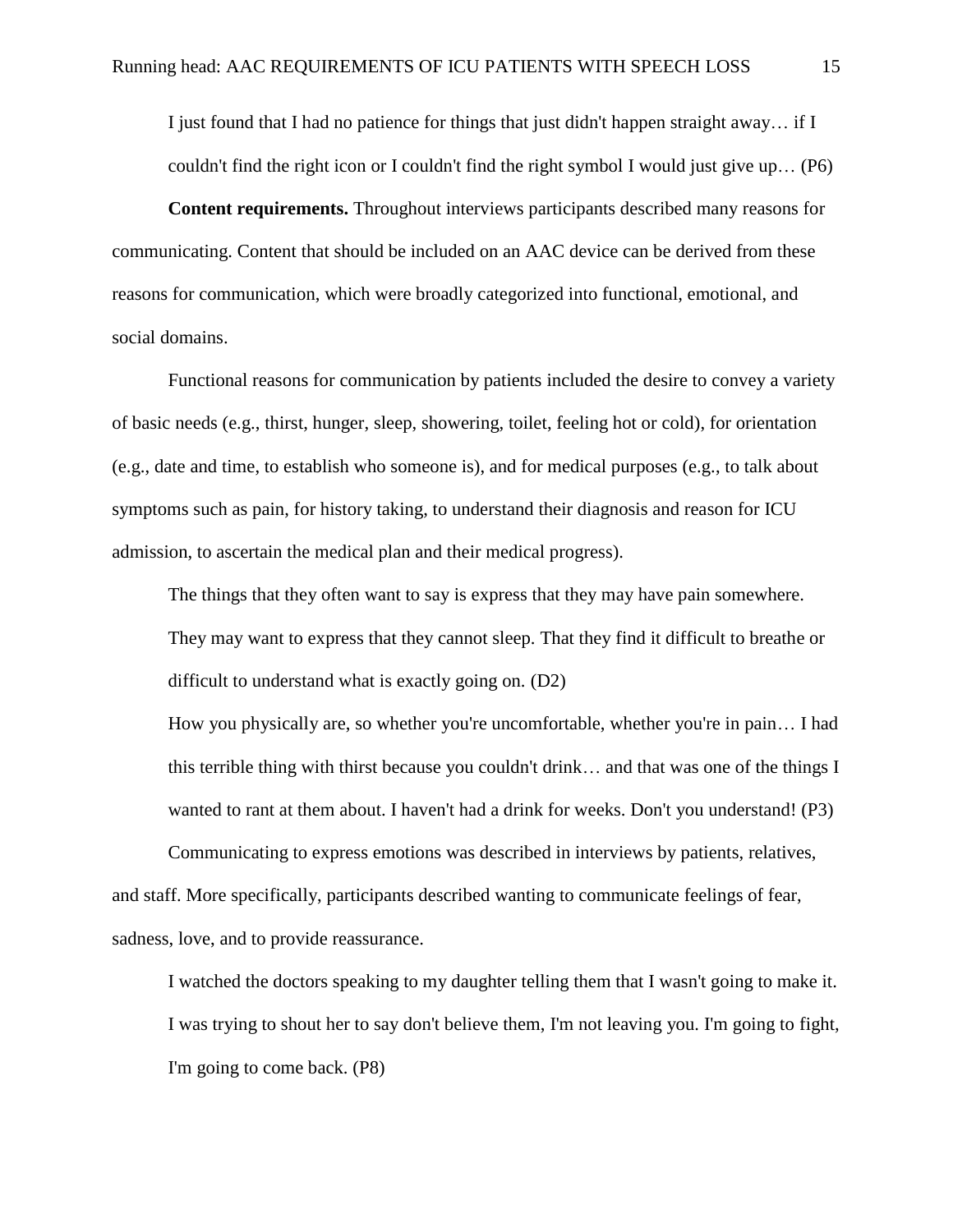For the patient to express emotion as well. Obviously ICU can be a very traumatic experience for patients. I think communication between the two parties, whether it be the patient and a doctor/patient and a nurse is important for that exchange of emotions. (N1) It was recognized that conveying emotional needs through the use of AAC was a more challenging prospect than communicating for other reasons.

Predominantly patients feel fear, anger, upset, disorientation and I think it would be quite difficult using a non-traditional verbal method of communication such as an electronic device to convey - for a patient to convey exactly how they are feeling… (N1)

Examples of communication for social reasons included communication with visitors, enquiring about family and friends and the home environment, enquiring about bills and the mortgage, and discussing work and home administration: "Family obviously you want to know what's going on at home, is everyone okay, the children, how are they doing at school etcetera." (P6).

Aside from the many ascertained functional, emotional, and social reasons for communication, offering simple yes/no functionality in an AAC device was also desired.

So I mean even if it was just a yes/no reply because you could come up with umpteen questions that could be yes or no. (R2)

The need to express a desire not to communicate was also emphasized by a patient who recalled being pestered by questions all day while on ICU:

If you didn't want to [communicate] then it's harder to explain. Do you think maybe you could put something on there saying, I'm too tired to talk right now. (P3)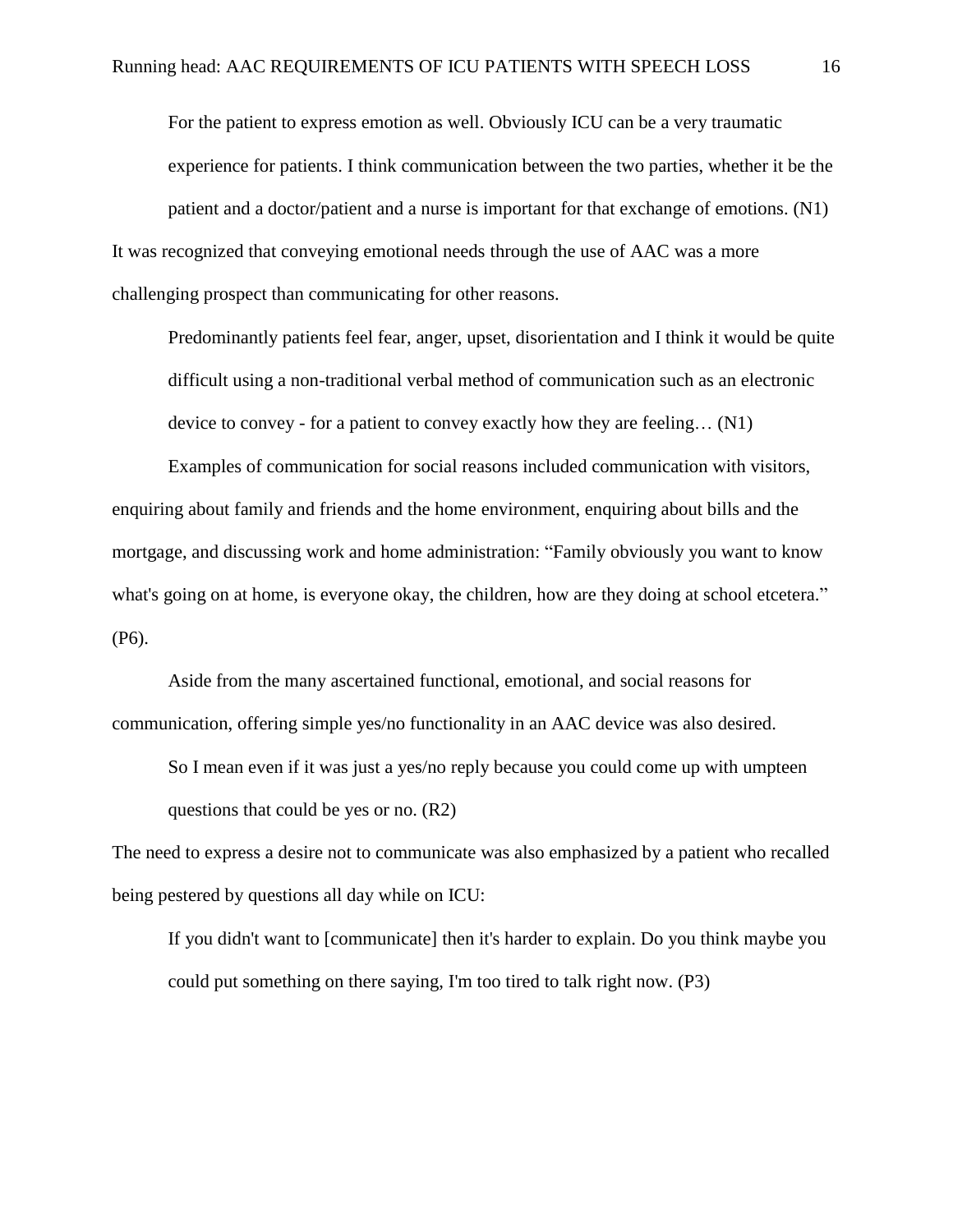**Accessibility requirements.** Interview data highlights that a single AAC solution is unlikely to work for every transiently nonvocal ICU patient, due to varying needs and levels of debility – this was emphasized by all staff participants.

Again I couldn't think of a single solution that would fit everyone. Hence why we have three or four different tools already. (N2)

It depends who we are talking about. If we're talking about someone who has total dexterity, perfect vision, they just can't speak because they've got a tracheostomy then obviously if they had some sort of iPad device or an app… that would be very effective. But it's a very different story if you've got somebody with critical neuropathy… (S2)

The ability to customize an AAC was seen as a useful way of enabling a single AAC solution to meet the needs of a wider number of patients as well as the changing needs of a given patient. Offering a variety of different input and output methods and the ability to customize icons in terms of their appearance and size were specifically cited examples.

So the output should be either in voice or in writing. Maybe there should be some common phrases that they can just press one button.… But for some patients it may need to be slightly more advanced than that. So they are fully awake, they know what time of day it is but they want to go through the exact illness… So it's got to be a fairly versatile tool which covers everything from someone that's got basic understanding to someone who wants to almost mimic the conversation we're having in depth and detail. (D2)

Staff participants also emphasized the importance of incorporating accessibility features into an AAC device in order to facilitate use by patients with disability such as visual or hearing impairment. Staff explained that such disability is commonplace on the ICU.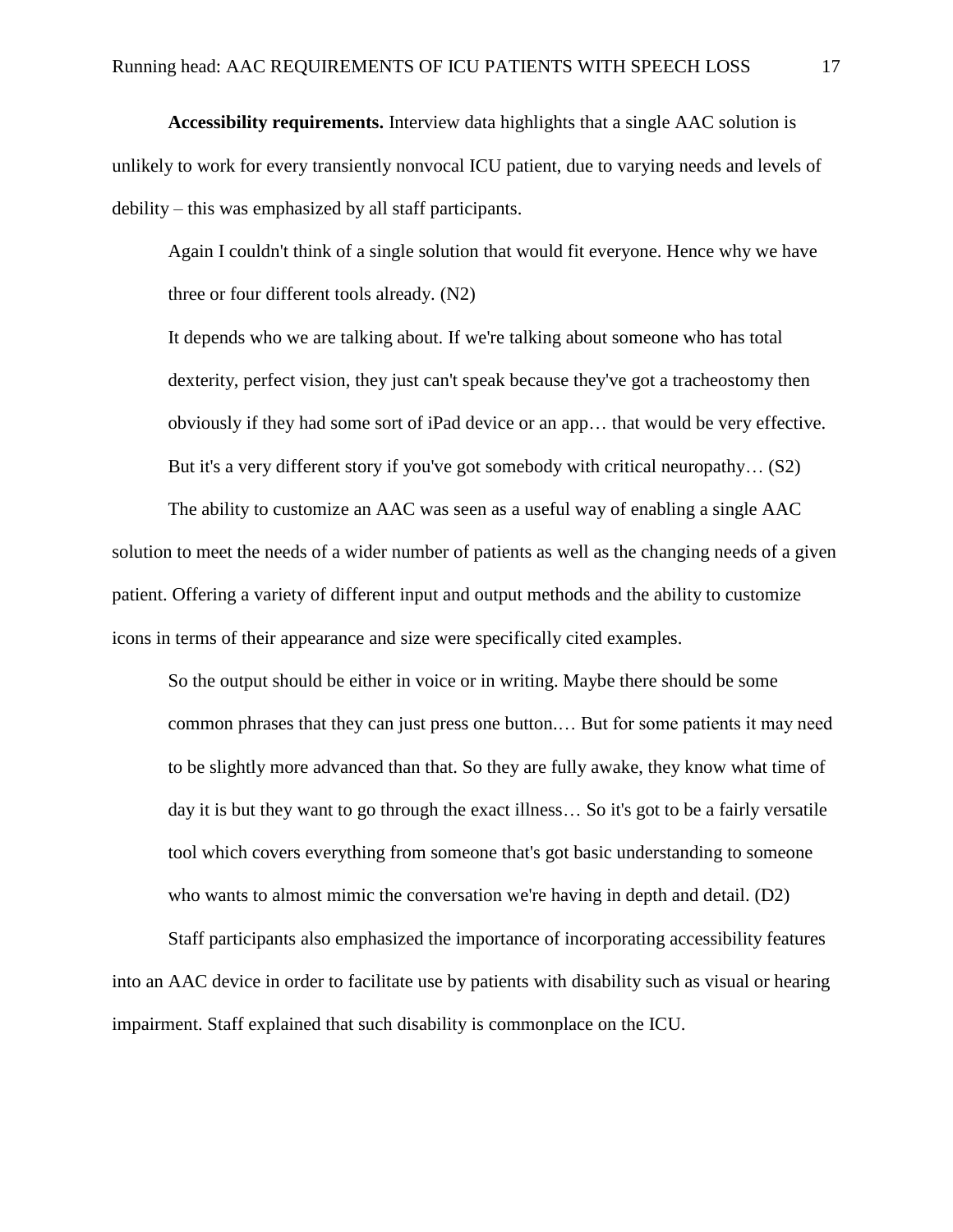So perhaps having a single device that taps into all the various things and is flexible and adaptable to the patient's needs to make the letters bigger, make them smaller, can be louder, has a port for an induction loop so people with a hearing aid can listen to it. (D1) Finally, staff and patient participants expressed a desire for portability, allowing an AAC

device to be easily moved and accessed when needed. A tablet-based platform was perceived to be well suited in this regard: "It's got to be small enough to be portable…" (N2).

Definitely move it around. Because also in intensive care they move you around a lot…

So you need to be able to access it all the time. (P3)

# **AAC Device Adoption Considerations**

A number of factors that could potentially hinder or facilitate the adoption of a new AAC device were described in interviews and these were categorized into patient, staff, and technology-related factors.

The need for extensive patient training in order to effectively utilize an AAC device was viewed as a hindrance to adoption. Patient participants emphasized that it would have been very challenging for them to learn new skills while intubated on ICU.

I don't think I would have been able to do it in the situation I was in. I think mainly because your brain's working on other things… it's busy doing things that it doesn't normally do, thinking about why you're there… I don't think I would have been able to follow somebody explaining to me you have to look at this and however it works. (P6)

 Participants emphasized the importance of ensuring that any developed AAC device is simple, user-friendly, and intuitive, thereby reducing the need for such training. Where basic levels of training are required, patients expressed a wish for this to be delivered either through a short video or text-based tutorial within the AAC device software, or by staff: "I suppose if the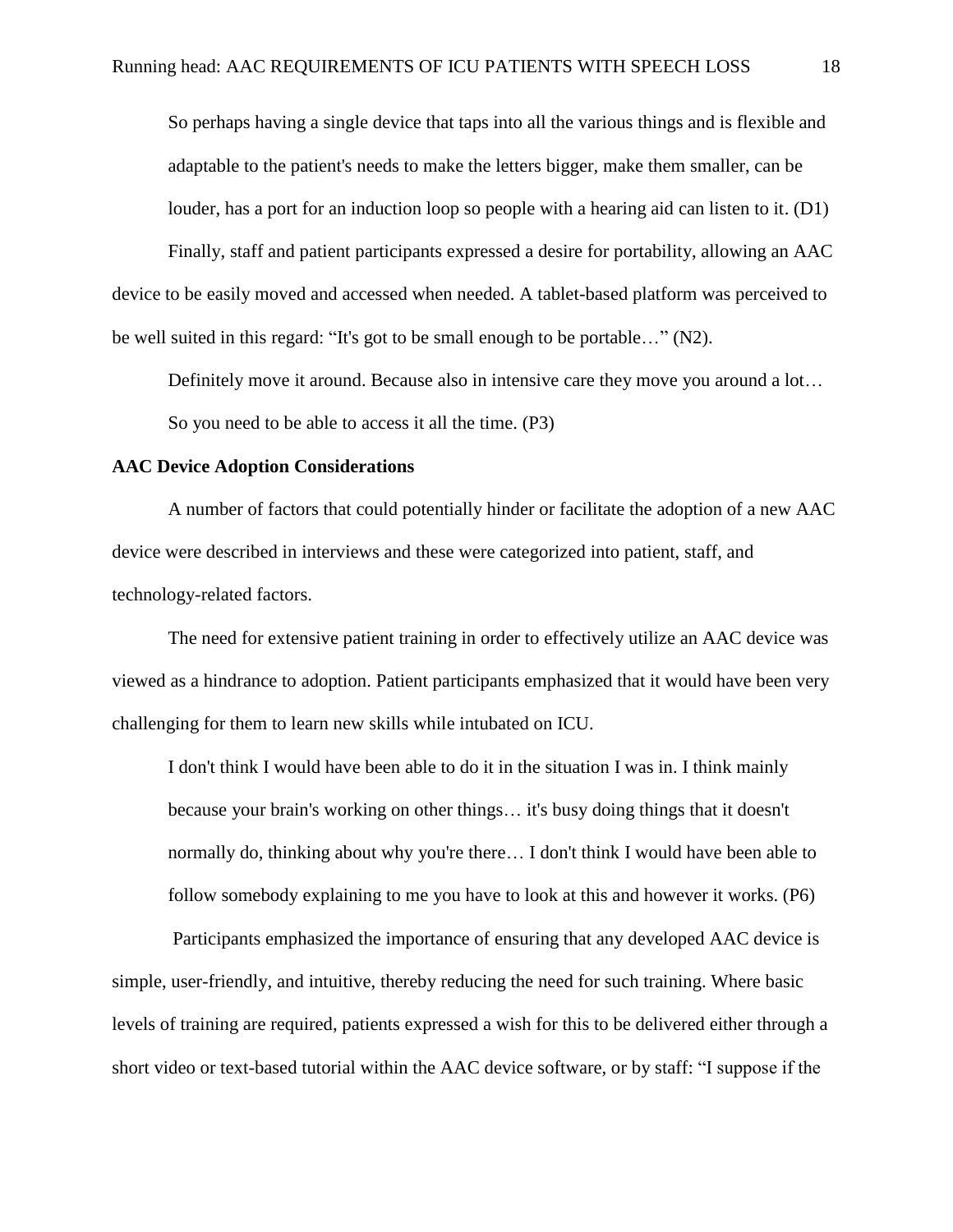nurses were well versed in it they could just put an arm round you and say, look at this Emma this is going to be amazing." (P3); "Probably a short video tutorial would be the best way. Just the basic things so people have got the basic idea of how to use it." (P1).

Some staff participants however, did not feel that training patients to use an AAC device was part of their role and re-emphasized the importance of a device requiring minimal training: "It should require no training because we're not expected to train our patients. So therefore it should be a product which you should just, that you can just pick up and use without training." (N2).

 Interview data highlights that patient motor and cognitive function, and psychological and mental well-being were also perceived to impact upon AAC adoption. It was explained that the communication needs of patients vary accordingly and that this in turn will influence the types of AAC that they are capable of utilizing. A couple of patient participants also highlighted that their communication needs varied with time and recovery, particularly in terms of desired topics of conversation and the complexity of communication.

Yes definitely [my communication needs changed with time]. Because I think I became much more aware of the bigger picture, so what had happened, what was currently

happening and where I had to go? So I was able to become involved... (P3)

In this regard, SLT participants described at length the important role that they play in assessing patients' communication needs and matching them to the most suitable AAC tools and devices to support communication and facilitate AAC adoption.

So if patients are having difficulty communicating we go there to assess them and start with basic things like, figuring out what their comprehension if like. Then trying to determine what's going to help them communicate the most effectively… So you've got to give them some other means of communication. But in order to do that you first have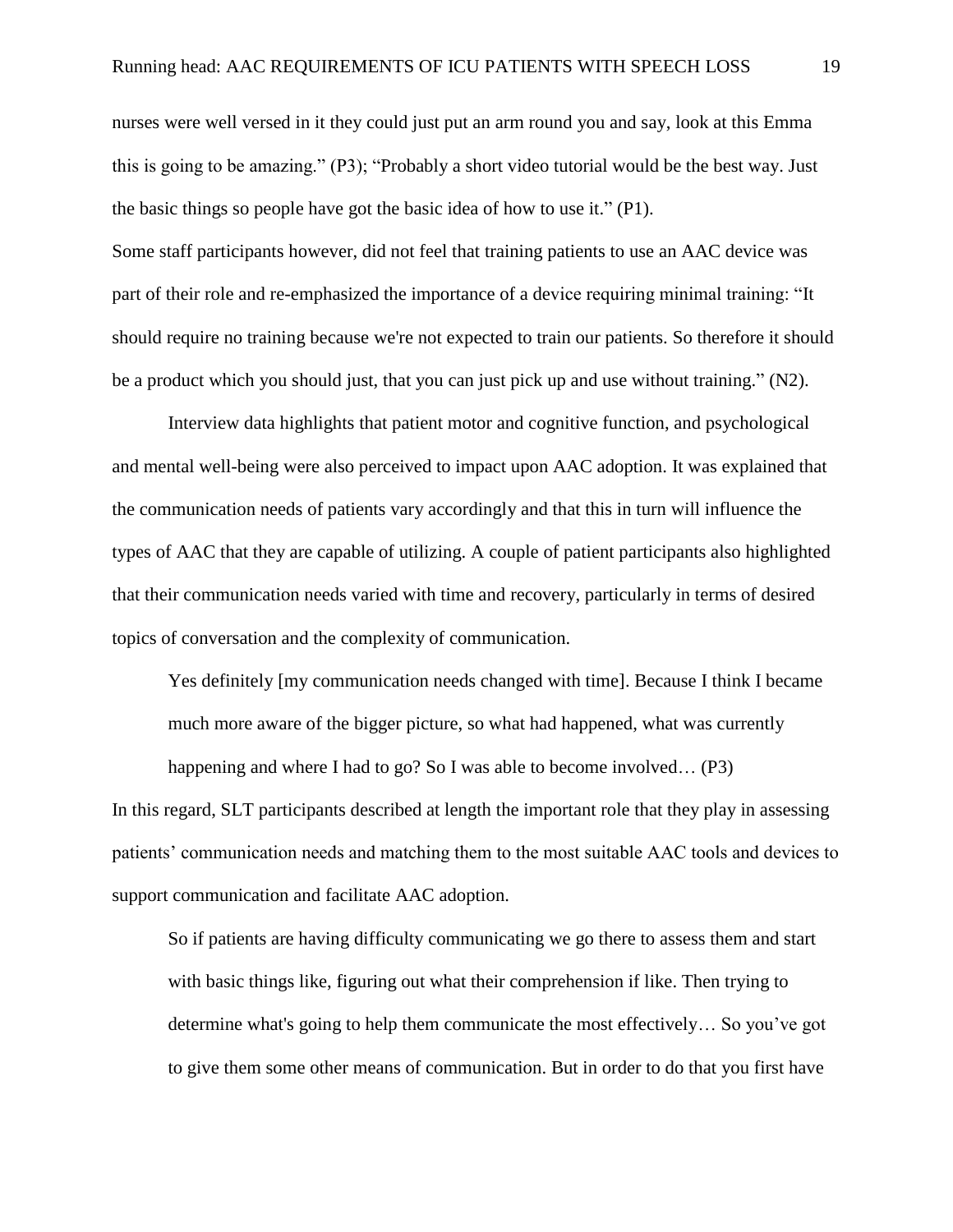to figure out whether they are able to do things like give you accurate yes/no responses… do they have motor control if they are going to use a device… It completely depends on the patient really. So we do the full assessment… (S1)

So based on an initial assessment… so that the patient's disabilities are taken into account but also their abilities are capitalized on. I think that's the key thing. So you're not giving them an app that makes communication harder, you're finding something that's capitalizing on [the patient's abilities]. (S2)

Several staff-related barriers to the adoption of an AAC device were highlighted in interviews and these were categorized as cultural and training related. A doctor participant highlighted that staff resistance to change and satisfaction with the status quo were important cultural barriers impacting upon AAC adoption.

Nursing staff are always resistant to change. That's a terrible statement to say but it's true.

In fact we all are, as humans aren't we? we're all resistant. (D1)

A nursing participant however explained that these obstacles were easily overcome so long as an AAC tool made the life of staff easier and improved the patient experience: "If it's going to make our life easier and it's going to improve the patient experience then I can't see any resistance from the side of staff." (N2).

Doctor, nurse, and SLT interviewees emphasized that ICU staff education and training was critical to the successful implementation of any new AAC device. Staff had to be aware of the tool, understand its potential benefits, and be appropriately trained in its use.

The success or failure of any system is how it's implemented, how it's introduced, education that goes along convincing people that they have an interest in this…. I suppose the other thing is awareness, that's the other barrier… There might be a cupboard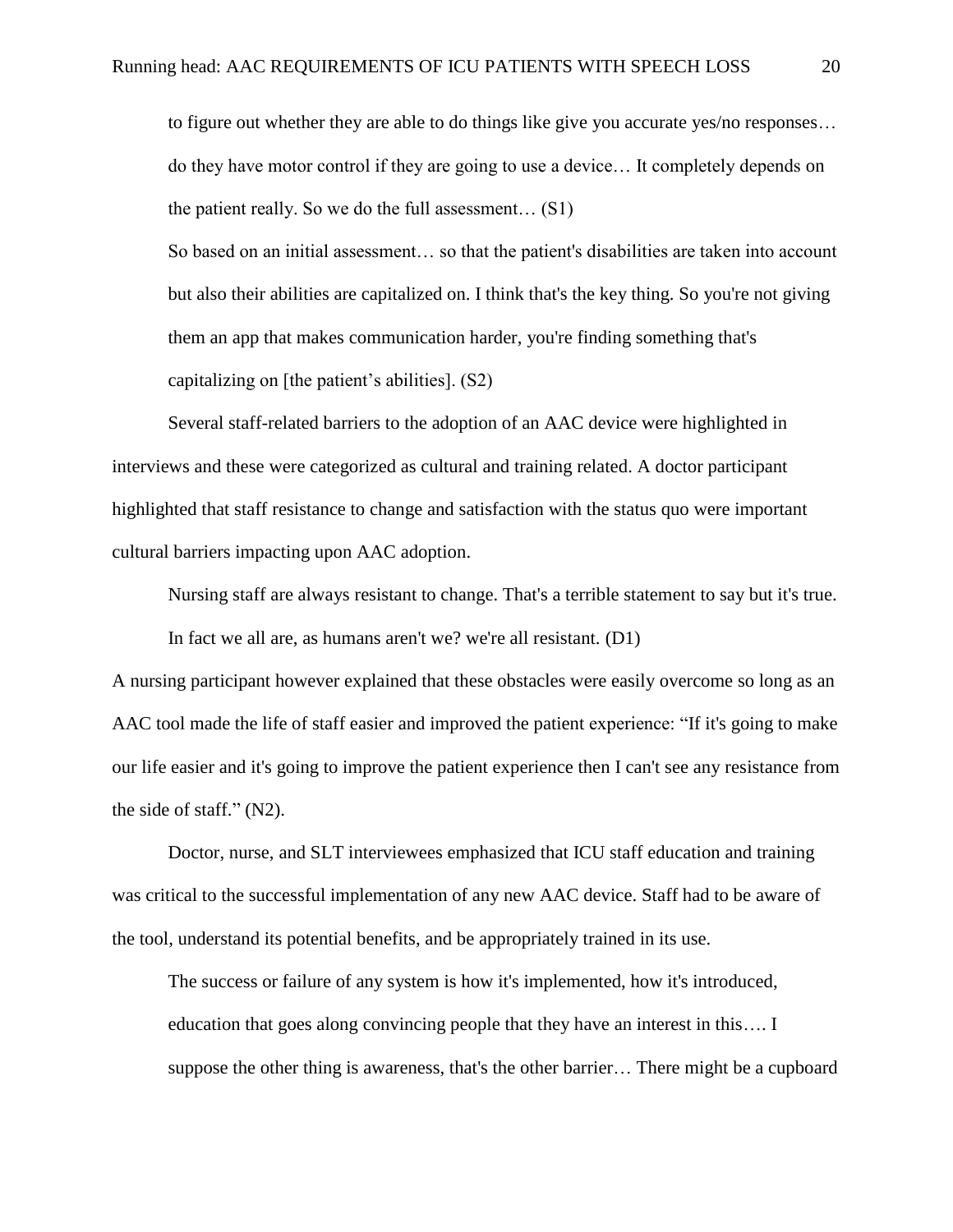full of communication tools that they could use that they are not aware of or have forgotten about. They'd rather plug away with simple things that they can do at the bedside than go and start trying different devices. (D1)

One staff member explained that delivering training electronically would allow staff to learn in their own time and this was seen as a useful approach when compared with in person training: "If there is a way for somebody to do training in their own time electronically on a computer for instance then you're going to get a much better response." (N1).

In terms of technology-related factors, participants highlighted the importance of an AAC devices ease-of-use and perceived usefulness (among its end-users) in facilitating adoption: "[In response to being asked, 'What do you think would make people more likely to use a new AAC device or technology?'] Well, I guess if it made the patients life easier." (R4); "But if you want to encourage our staff to use it, show them how effective it can be." (N2).

Pre-existing familiarity with an intended AAC platform was another described facilitator to adoption. Given their ubiquity, tablet devices were viewed favorably in this regard, though some patient participants expressed concerns regarding familiarity among older generations: "I think it would work very well for a young person [tablet device] who is familiar with one in the first place yes. But for an old person no it wouldn't have." (P4).

One nurse participant highlighted that cost was another important technology-related factor impacting upon adoption: "Definitely I agree it would be a good idea [tablet device], but bear in mind it depends on the cost." (N2).

### **Discussion**

To the best of our knowledge, this is the first qualitative interview study with intubated transiently nonvocal patients and their communication partners specifically exploring their AAC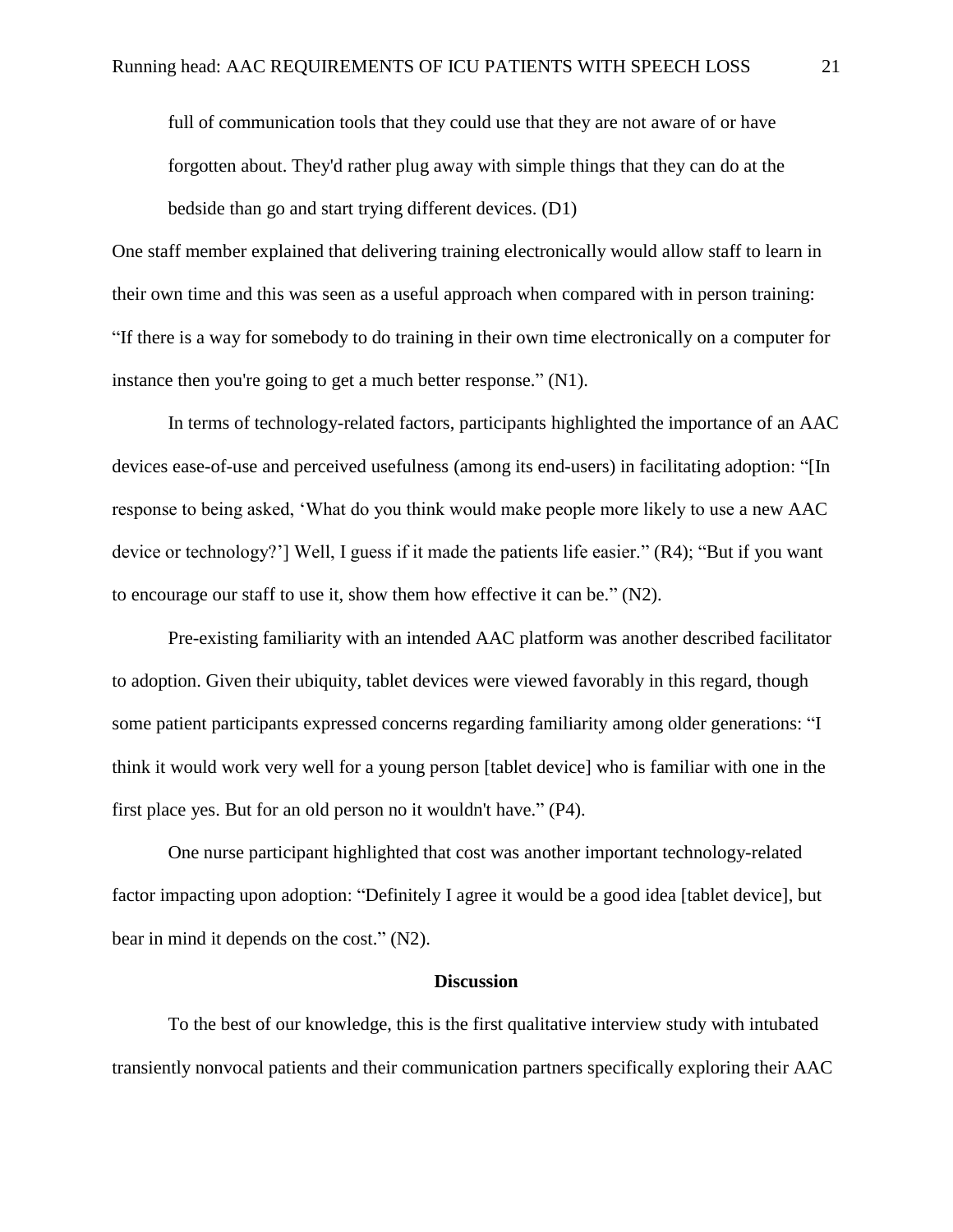device needs and requirements and perceptions regarding the feasibility of using a tablet computer and app as a platform for delivering an AAC tool. Based on the results, we have generated a list of 12 key recommendations relating to the development and implementation of AAC devices targeted at this patient population. These recommendations may further be used as a framework against which to evaluate commercially available AAC devices.

**Tablet-based platform.** Interview data highlights that tablet computers were perceived to be a useful and effective platform for the delivery of an AAC tool. The size and touch screen capabilities of these devices were looked upon favorably and tablets were viewed as being familiar, lightweight, portable, and relatively inexpensive. Concern was however, expressed around use in older patients, and those with limited motor function and visual impairment.

**Mounting.** Interview data highlights that some ICU patients will lack the strength to hold up even the weight of a tablet device due to motor weakness and muscle wasting. As such the provision of a mount is imperative and will also help to ensure that devices are maintained in proximity to patients, and are not accidentally dropped or stolen. When evaluating their SGD, Rodriguez et al. (2012) noted that mounting further enabled participants to find the device more easily. As part of the successful Boston model of AAC implementation (Costello, 2000) patients and relatives are taught how to mount their AAC device and are reassured that the devices will be accessible at all times.

**Easy-to-clean, waterproof, and durable.** Staff highlighted that any developed AAC device must be cleanable and comply with infection control policies . Rodriguez et al. (2012) commented on the need to clean devices and discard screen protectors between patients in their feasibility study of a SGD. Additionally, devices must be resistant to water and physical damage, and offer a prolonged battery life.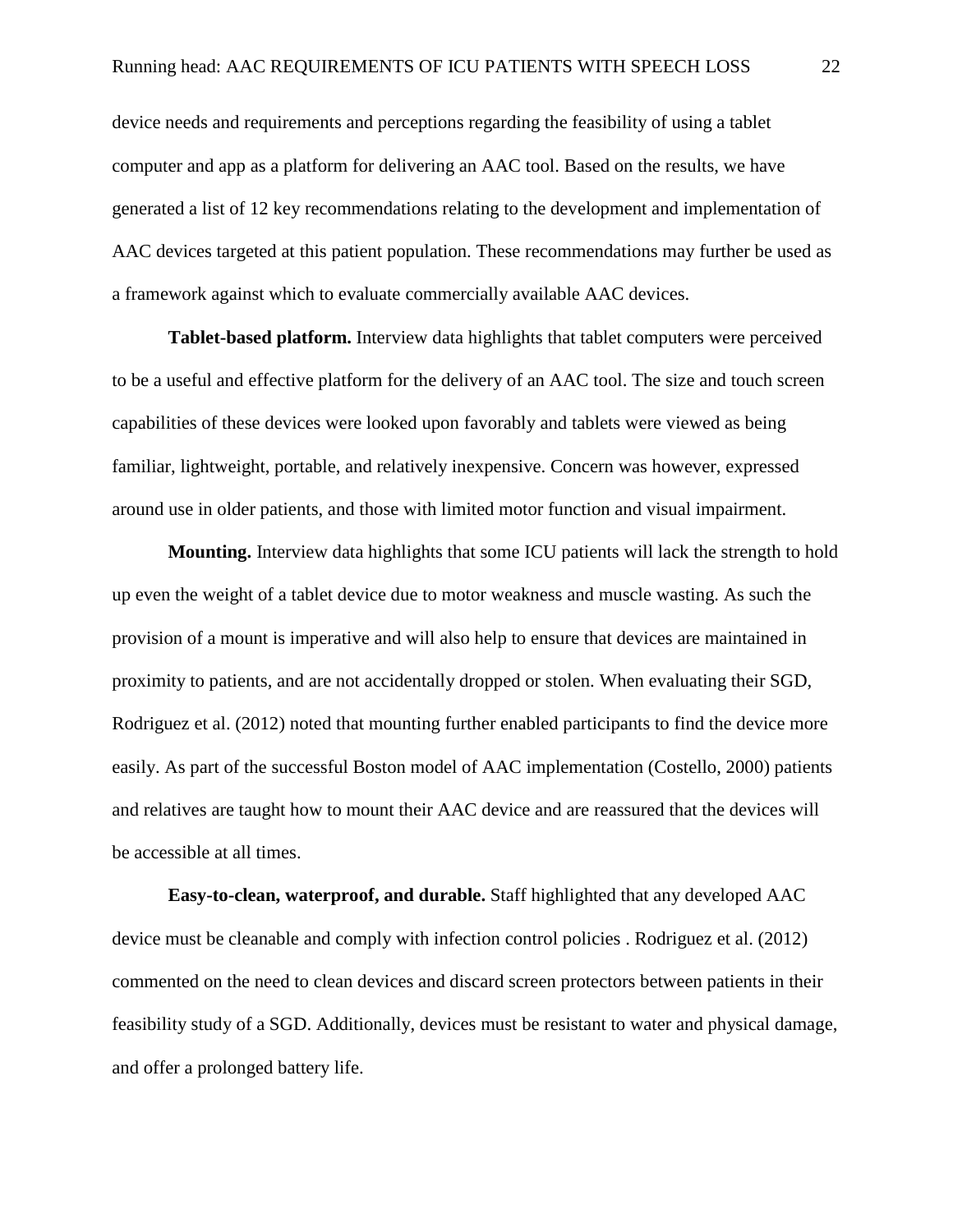**Choice of content creation methods and outputs.** AAC devices should offer both item selection (e.g., letters, words, symbols) and text-entry inputs for content (message) creation. Interview data highlights that the former method is easier for patients to use but limited in the number of conversational topics, whereas the latter is more arduous but allows for a greater freedom of expression. By offering both, patients can utilize the method that best meets their needs. While some staff participants were skeptical about eye-gaze technology, SLT experts highlighted that this technology is essential in scenarios where patient motor function is absent (e.g., tetraplegia). In a study by Migletta et al. (2004), a small cohort of patients with cervical spine injuries were able to effectively use a SGD in conjunction with specially designed infrared glasses able to detect purposeful blinking, in order to communicate. AAC devices must look to incorporate these technologies if they are to cater for this specific patient population.

In terms of AAC device output, both voice and text generation outputs should be offered as each was felt to be useful in specific scenarios (for example, text output was useful when patients did not want their communication to be overheard).

**Communication initiation mechanism.** Interview data highlights that initiating communication is incredibly challenging for patients in the absence of a voice. This has also been reported in other works: In an interview study published by Happ (2000) a patient vividly describes taking himself off a ventilator in order to trigger an alarm and gain the attention of nursing staff in order to initiate communication. Consequently it is critical that any AAC device offers an effective means of initiating communication or calling for attention.

**User friendly and intuitive.** For technology to be accepted it must be both easy to use and perceived as useful (Davis, 1989). There is evidence that more sophisticated and complex communication devices may be rejected by patients and their relatives (Costello, 2000; Fried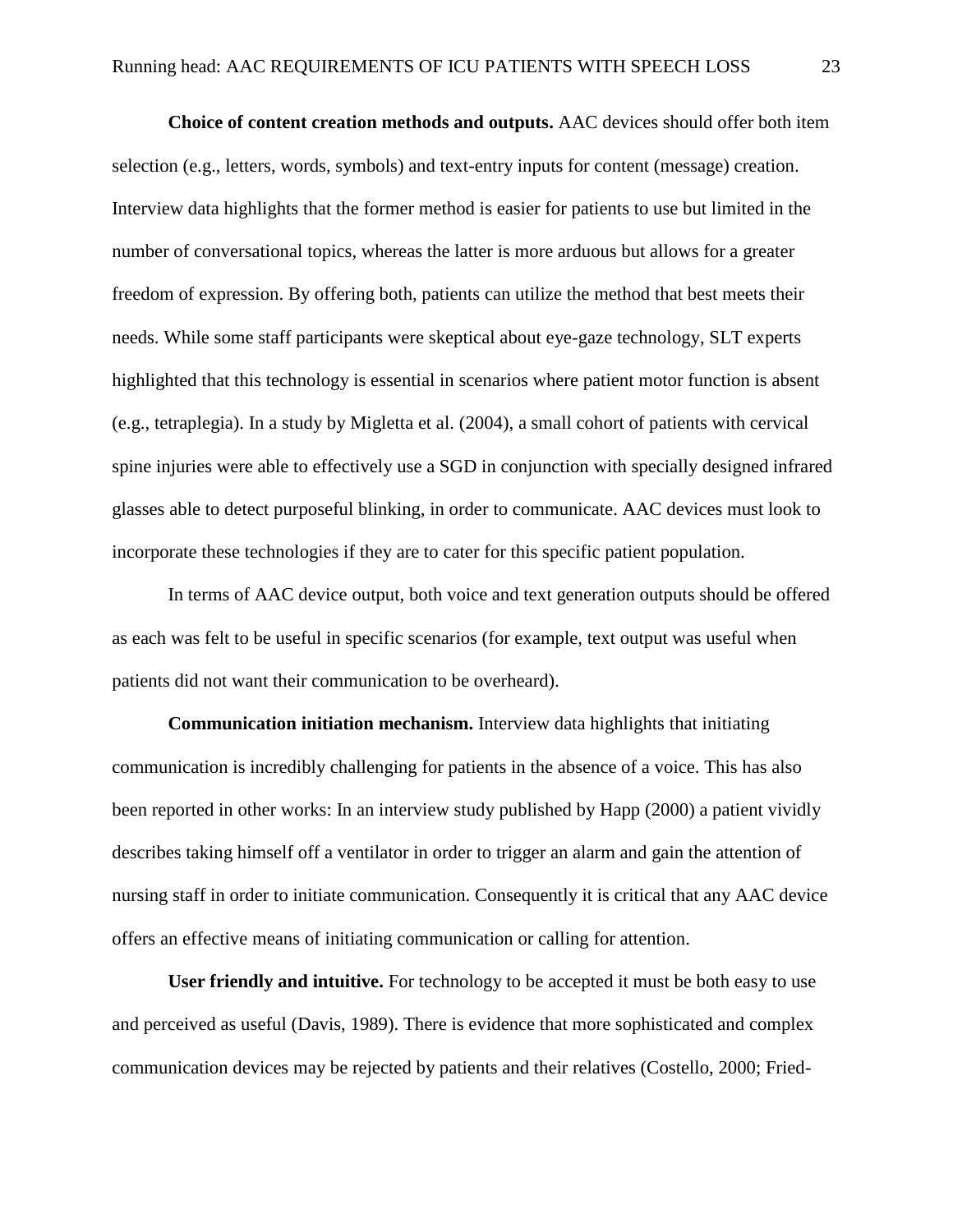Oken, Howard, & Stewart, 1991). Interview data highlights that an AAC device must be userfriendly and intuitive so that it can be utilized with minimal training. Patients reflected on their ICU stay and explained that it would not have been feasible for them to learn how to use a complex AAC device in their ICU state.

This is consistent with the literature which highlights that the ICU is a suboptimal environment for patient learning due to pain, fluctuations in motor and sensory function, depression, medication effects, emotional status, and sleep deprivation (Costello 2000). Where ICU admission is predictable beforehand, introduction and familiarization with AAC devices prior to admission has been shown to facilitate adoption (Costello, 2000).

**Reliable, quick, with minimal burden on the user.** Participants emphasized the importance of being able to construct messages quickly, efficiently, and reliably. Although this is more challenging for more complex content, it is suggested that communication of common topics and basic needs should ideally require no more than five actions from the user.

**Customizability.** It is unlikely that a single AAC device will meet the needs and requirements of all users. Customizability is important in order to enable a device to meet the needs of a wider number of patients, and the varying needs of any given patient during their ICU stay. Allowing users to choose content creation methods and outputs, and the size of icons and fonts may be potentially useful in this regard. However, it should be noted that there will always be a subgroup of patients in whom a communication aid will be unhelpful irrespective of how well designed this is, due to the level of patient debility.

**Content.** An AAC device should readily allow communication of common functional, emotional, and social needs. The provision of text entry will enable the communication of more complex or less common content.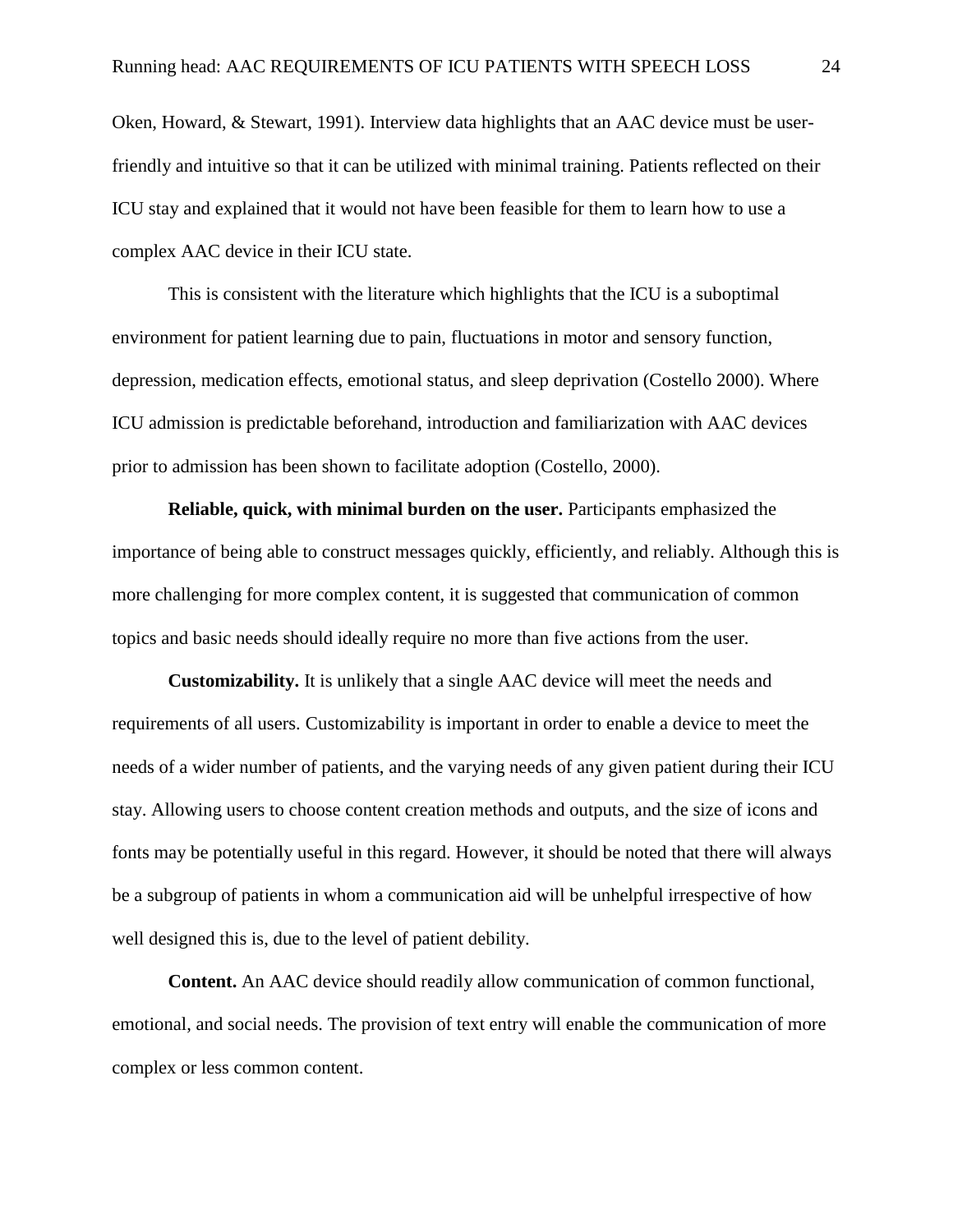**Voice banking.** Some patients expressed a desire to pre-record messages using their own voices where ICU admission was predictable beforehand – a process referred to as voice banking. The benefits of voice banking have been highlighted in the literature, resulting in positive emotional impacts on relatives, and enabling staff to better understand the personalities of patients (Costello, 2000, 2009).

**Training and communication environment.** Data from staff interviews and the literature highlights that in order for an AAC device to be successfully implemented and adopted it is critical that staff are aware of its existence and appropriately educated and trained in its use (Kalispell et al., 2008). In a three-phase sequential cohort study, Happ et al. (2014) demonstrated that delivery of communication skills training to nurses resulted in a statistically significant increase in the number of positive nurse communication behaviours, and successful communication exchanges about pain and other symptoms when compared to a control group.

**Communication needs assessment and AAC matching.** It is clear from the results of this study that communication needs vary between patients according to their motor and cognitive function, and any underlying disability. It is also evident that communication needs can fluctuate and alter during a patient's time in the ICU. In this regard, Costello, Patak, and Pritchard (2010) describe 3 phases of recovery in the ICU during which patients' communication needs may change. During the first phase, where patients are first emerging from sedation, the ability to gain attention and provide yes/no responses is crucial. In the second phase patients are more alert and awake and need to be able to "solicit attention, respond, ask questions, express concerns and emotions, make comments, and solicit support, reassurance and encouragement" (Costello et al., 2010, p.293). In the third and final phase there is a need for broad and diverse communication. Different AAC strategies are required as patients progress through these phases.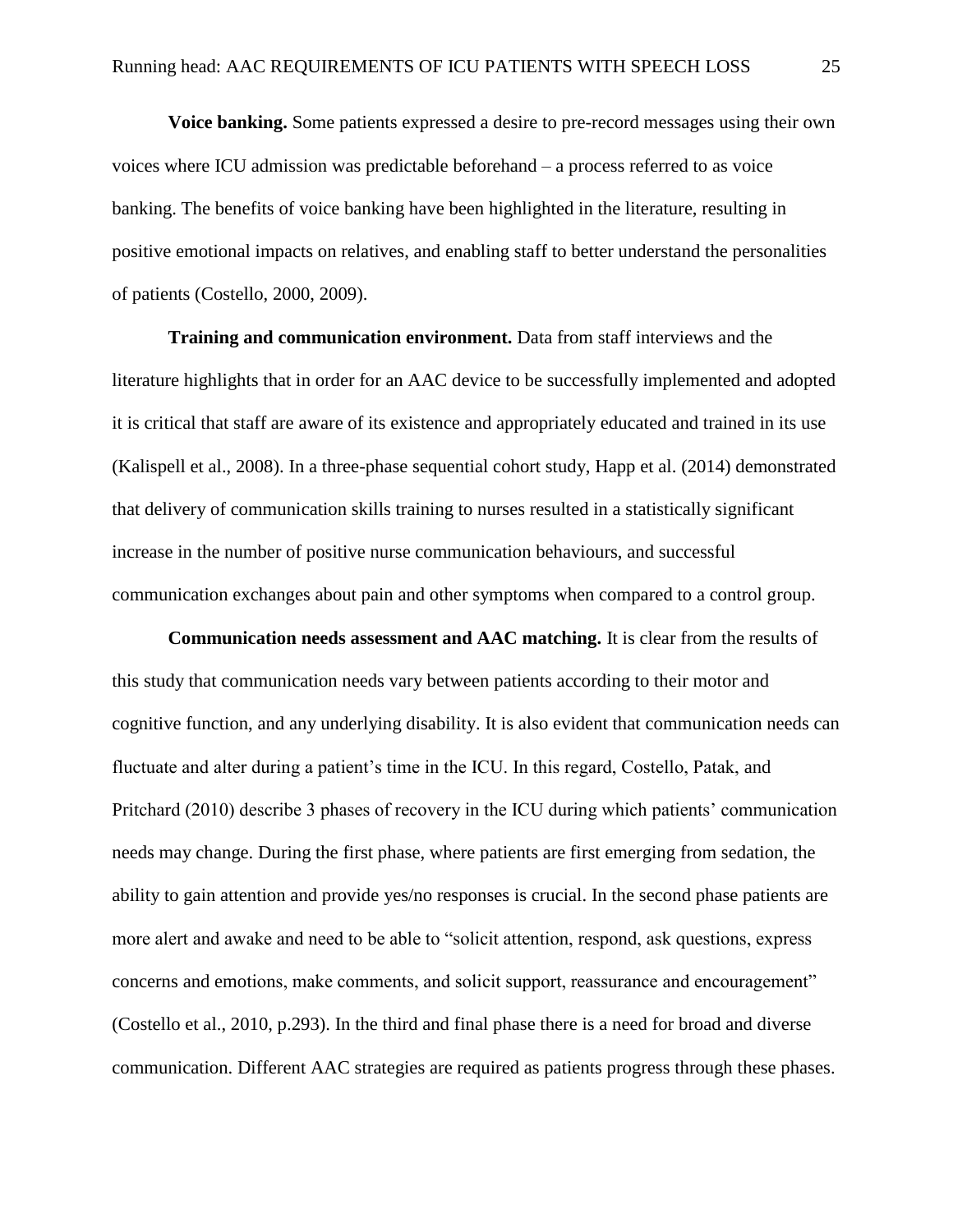In light of these varying needs, both our study results and the literature highlight the importance of regular bedside assessment of the communication needs of patients by SLT in order to match them with the most appropriate AAC strategies and access methods (examples include direct selection in patients with intact motor function, switch selection in those with limited motor capabilities, visual scanning in those with no motor function, and auditory scanning in patients with visual impairment) that maximize on patients' abilities (Costello, 2000; Kalispell et al., 2008; Santiago & Costello, 2013). By introducing SLT assessment and the construction of individual communication care plans incorporating AAC modalities matched to patients' needs and abilities, Happ et al. (2014) demonstrated significant increases in successful communication about pain and the ease of communication in comparison to a control group.

Communication breakdowns have been identified as the most common cause of serious adverse incidents affecting patients (Baker et al., 2004; Bartlett, Blais, and Tamblyn, 2008; The Joint Commission, 2005). Consequently, effective communication must be considered an essential pillar of patient safety (Costello et al., 2010). Thus, it is imperative that ICU patients with communication difficulties are provided with the necessary support to facilitate effective communication.

By understanding and incorporating the recommendations listed above, AAC innovators can ensure that developed AAC devices and strategies are relevant and better meet the needs of this patient group and their communication partners. ICUs must also ensure that staff are appropriately trained in communication and AAC, and that SLT are engaged at the earliest opportunity in order to assess and deliver the most appropriate support and AAC to patients with communication difficulties.

#### **Limitations**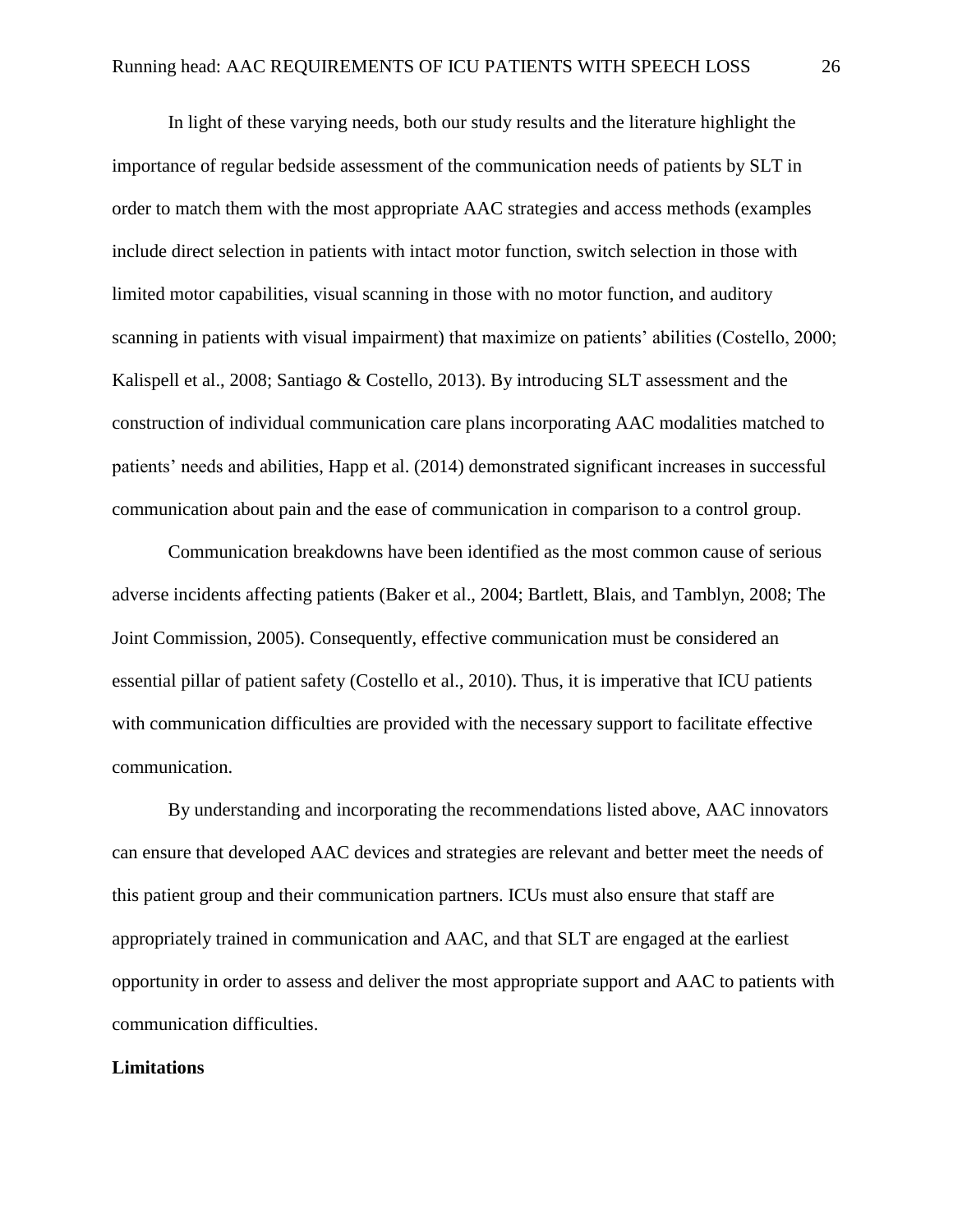The sample size of this study was chosen based on the timeframe for study completion and the likely point of data saturation, estimated according to the sample sizes utilized by earlier studies. While saturation was definitively reached in the patient and relative cohorts, further useful insights may have been identified had a larger sample of staff participants been included. It should also be noted that the age of patient participants ranged from 37-77 with a female majority (75%). This is not entirely representative of the ICU population as a whole and could have influenced study results. It may also be true that the hospital site from which staff participants were recruited for this study is not representative of other ICUs – although comparison with the literature from a number of different ICU sites suggests that this is not the case. Finally, it should be noted that some of the opinions and attitudes provided by participants in this study may be related to a lack of opportunity, exposure, and knowledge of certain types of AAC and their successful implementation with patients in the ICU.

#### **Future Research**

 While our study has made a valuable contribution to the existing body of literature pertaining to communication aid design, and implementation in the critical care setting, we have identified several areas worthy of further investigation. Firstly, in line with the limitations of this study, there is the need for research further exploring the AAC device specification and adoption requirements of ICU staff in order to better understand the perspectives of this group. Studies focusing on patients from specific age demographics (e.g., the pediatric and geriatric populations) may also be warranted in order to explore and identify potential age specific AAC requirements. Second, there is the need to verify and validate the findings of our work. In this regard, future studies should aim to establish whether AAC devices created and implemented in line with our framework of recommendations result in improved patient outcomes, such as a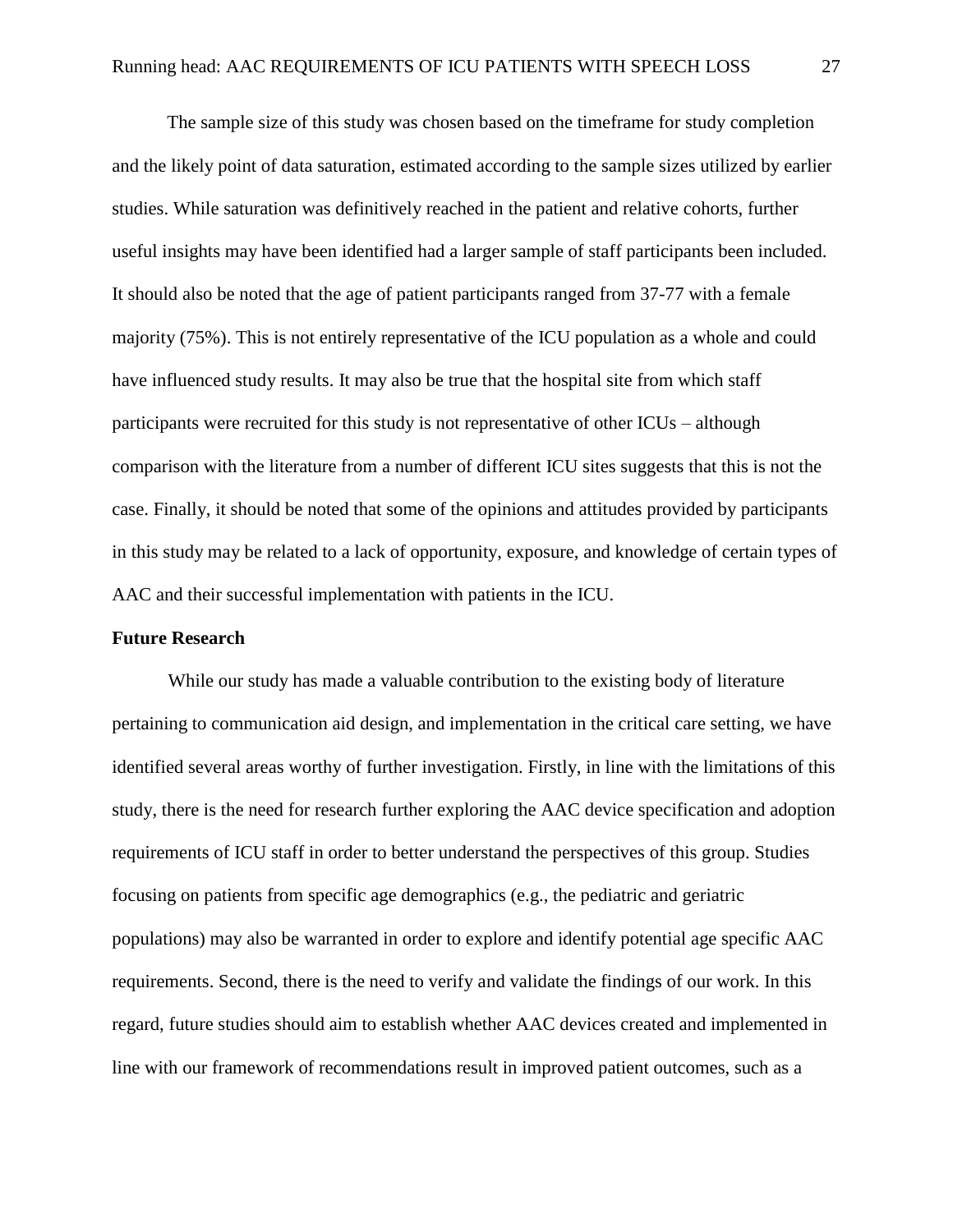higher incidence of successful communication and enhanced patient experience. Finally, similar studies focusing on speech loss in other real world contexts both within and outside the ICU environment (e.g. long term rather than transient speech loss) should be considered in order to guide the design and implementation of AAC devices developed for use in these contexts.

### **Conclusion**

Despite a variety of available high-tech AAC strategies, few have been widely adopted in the critical care setting. Unaided means of communication continue to be the most prevalent among transiently nonvocal intubated patients despite evidence showing that such modalities are ineffective and frustrating for patients and their communication partners. Effective communication is an essential cornerstone of patient safety. Consequently every effort must be made to provide nonvocal ICU patients with an effective means with which to communicate.

The results of this interview study have enabled us to devise a series of key recommendations pertaining to patient requirements from AAC, that should be considered by innovators seeking to design and build AAC devices for this patient population in order to ensure that created tools provide users with appropriate and relevant functionality. This in turn will help to facilitate acceptance and adoption. The recommendations may also represent a useful framework against which ICUs can evaluate communication aids when choosing suitable devices for this patient population specifically. In addition to the creation and provision of optimized AAC tools, in order to promote adoption it is imperative that ICU staff are appropriately trained in communicating with nonvocal patients and AAC, and that regular bedside communication needs assessments are undertaken by SLT in order to provide patients with the most suitable AAC strategies and tools to meet their needs and maximize on their abilities.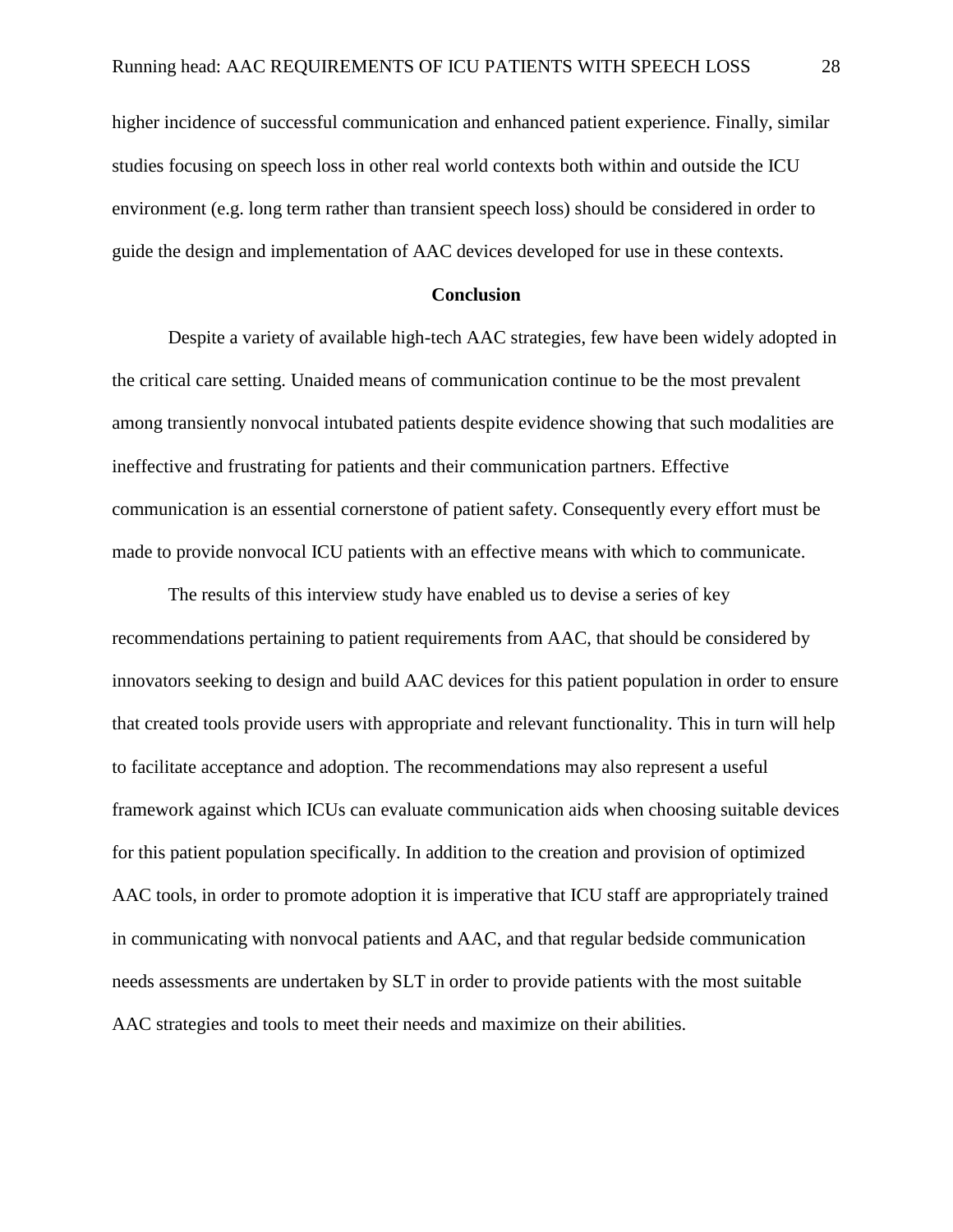#### **References**

- Baker, G.R., Norton, P.G., Flintoft, V., Blais, R., Brown, A., & Cox, J. (2004). The Canadian adverse events study: the incidence of adverse events among hospital patients in Canada. Canadian Medical Association Journal, 170, 1678-1686.
- Bartlett, G.R., Blais, R., & Tamblyn, R. (2008). Impact of patient communication problems on the risk of preventable adverse events in the acute care settings. Canadian Medical Association Journal, 178, 1555-1562.
- Baxter, S., Enderby, P., Evans, P., & Judge, S. (2012). Barriers and facilitators to the use of hightechnology augmentative and alternative communication devices: A systematic review and qualitative synthesis. International Journal of Language & Communication Disorders, 47, 115-129. doi:10.1111/j.1460-6984.2011.00090.x
- Braun, V., Clarke, V. (2006). Using thematic analysis in psychology. Qualitative Research in Psychology, 3, 77-101.
- Brooke, J. (1996). SUS A quick and dirty usability scale. In J. Brooke (Ed.), Usability evaluation in industry (pp. 189-194). London, UK: Taylor & Francis.
- Broyles, L. M., Tate, J. A., & Happ, M. B. (2012). Use of augmentative and alternative communication strategies by family members in the intensive care unit. American Journal of Critical Care, 21, E21-E32. doi:10.4037/Ajcc2012752
- Carroll, S. M. (2004). Nonvocal ventilated patients' perceptions of being understood. Western Journal of Nursing Research, 26(1), 85-103.
- Costello, J. M. (2000). AAC intervention in the intensive care unit: the children's hospital Boston model. Augmentative and Alternative Communication, 16, 137-153.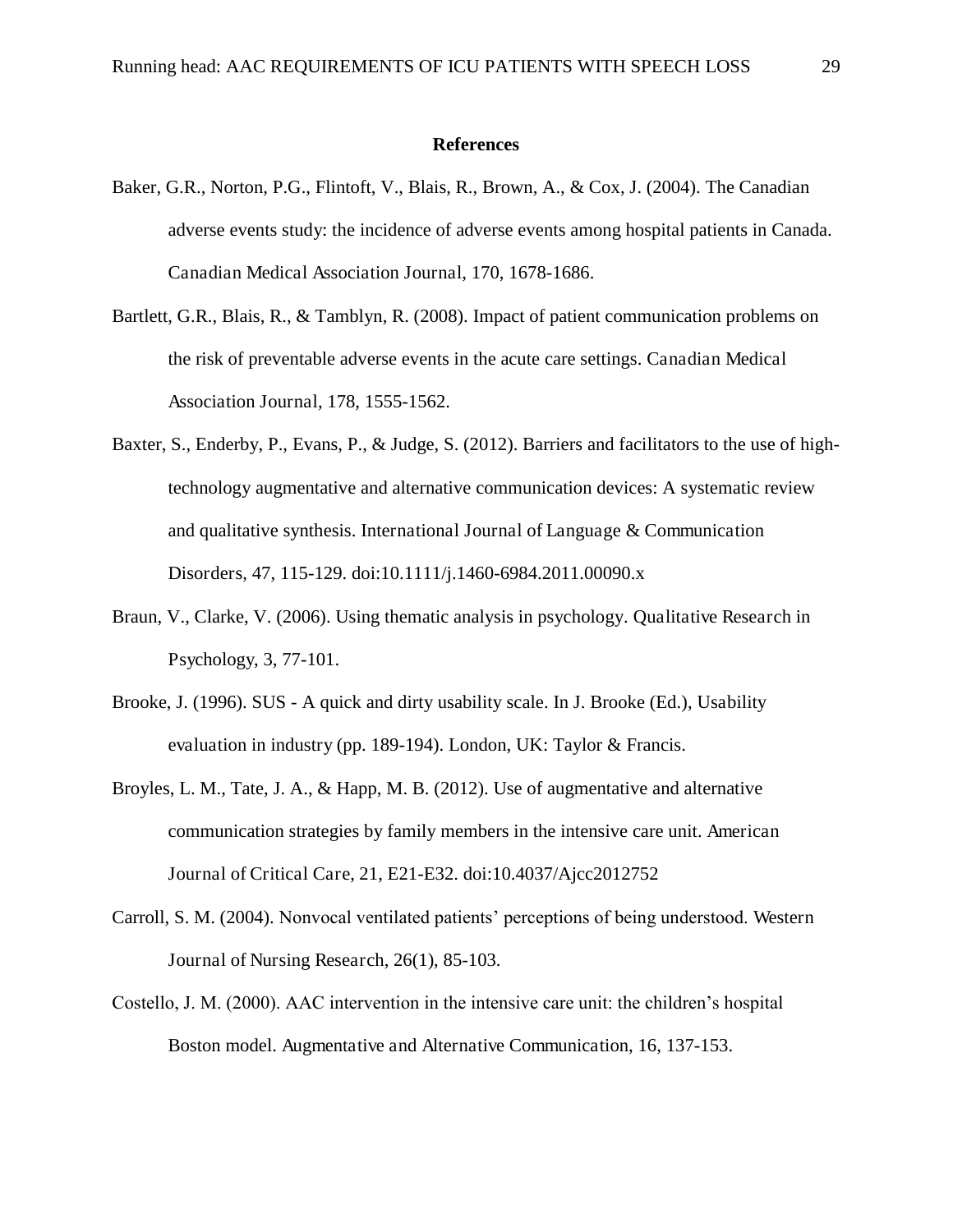- Costello, J. M. (2009). Last words, last connections: how augmentative communication can support children facing end of life. The ASHA Leader, 14, 8-11.
- Costello, J.M., Patak, L., & Pritchard, J. (2010). Communication vulnerable patients in the pediatric ICU: enhancing care through augmentative and alternative communication. Journal of Pediatric Rehabilitation Medicine, 3, 289-301.
- Davis, F. D. (1989). Perceived usefulness, perceived ease of use, and user acceptance of information technology. Management Information Systems Quarterly, 13, 319-340.
- The Deloitte Consumer Review. Beyond the hype: the true potential of mobile (2013). Retrieved from [http://www2.deloitte.com/content/dam/Deloitte/se/Documents/consumer](http://www2.deloitte.com/content/dam/Deloitte/se/Documents/consumer-business/uk-cb-consumer-review-edition-5130620.pdf)[business/uk-cb-consumer-review-edition-5130620.pdf](http://www2.deloitte.com/content/dam/Deloitte/se/Documents/consumer-business/uk-cb-consumer-review-edition-5130620.pdf)
- Etchels, M., MacAulay, F., Judson, A., Ashraf, S., Ricketts, I., Aim, N., . . . Shearer, A. (2003). The development of a computerized communication aid for patients in ICU. Care of the Critically Ill, 19, 4-9.
- Fried-Oken, M., Howard, J., & Stewart S.R. (1991). Feedback on AAC intervention from adults who are temporarily unable to speak. Augmentative and Alternative Communication, 7, 43-50.
- Greenhouse publications. (2010). Retrieved from

<http://www.greenhousepub.com/hecacoapp.html>

- Happ, M. B. (2000). Interpretation of nonvocal behavior and the meaning of voicelessness in critical care. Social Science & Medicine, 50, 1247-1255.
- Happ, M. B. (2001). Communicating with mechanically ventilated patients: State of the science. AACN Clinical Issues, 12, 247-258.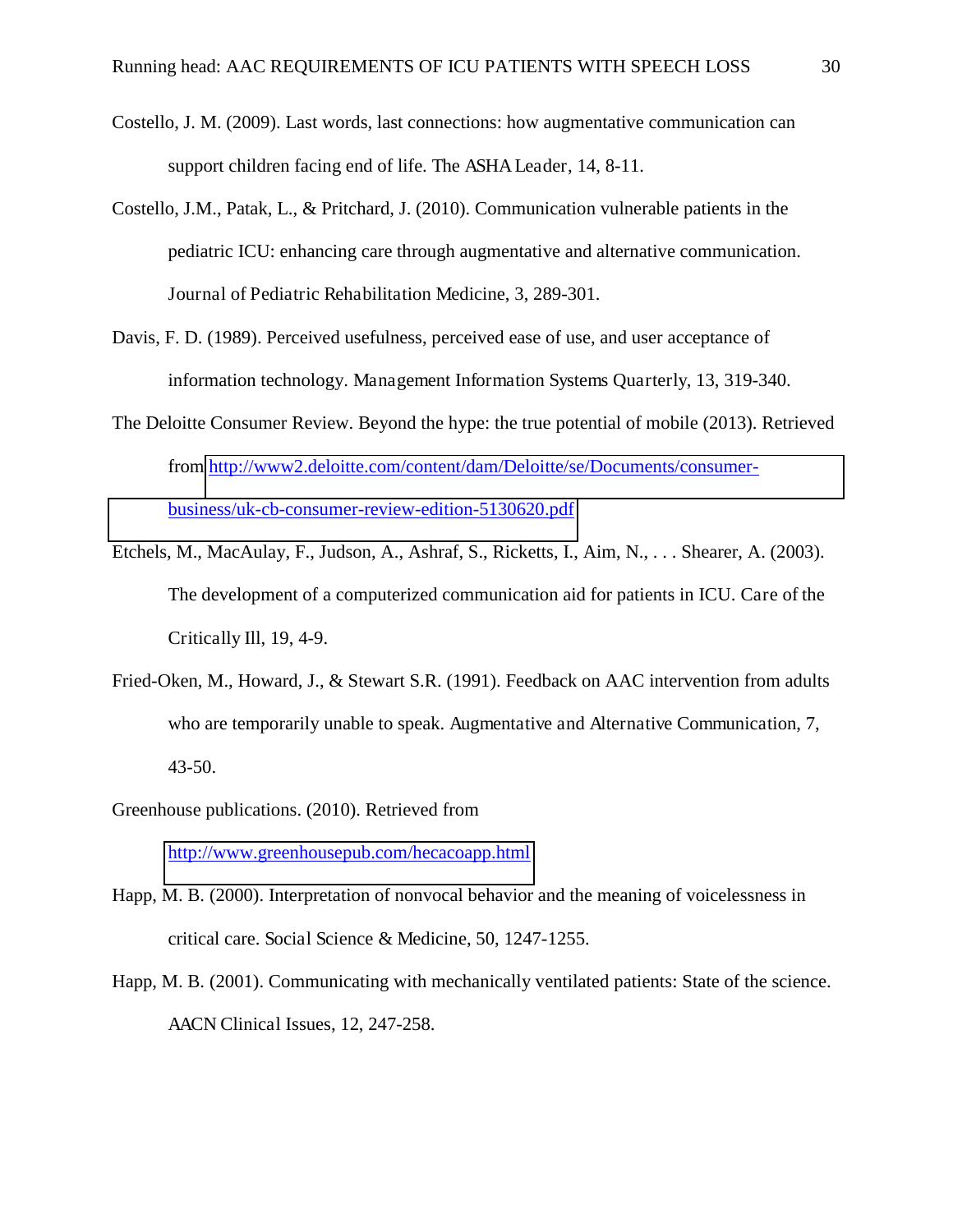- Happ, M. B., Roesch, T. K., & Garrett, K. (2004). Electronic voice-output communication aids for temporarily nonspeaking patients in a medical intensive care unit: a feasibility study. Heart and Lung, 33, 92-101.
- Happ, M. B., Baumann, B. M., Sawicki, J., Tate, J. A., George, E. L., & Barnato, A. E. (2010). SPEACS-2: intensive care unit "communication rounds" with speech language pathology. Geriatric Nursing, 31, 170-177. doi:10.1016/j.gerinurse.2010.03.004
- Happ, M. B., Garrett, K., Thomas, D. D., Tate, J., George, E., Houze, M., . . . Sereika, S. (2011). Nurse-patient communication interactions in the intensive care unit. American Journal of Critical Care, 20, e28-40. doi:10.4037/ajcc2011433
- Happ, M. B., Garrett, K., Tate, J., DiVirgilio, D., Houze, M., Demirci, J.R., . . . Sereika, S. (2014). Effect of a multi-level intervention on nurse-patient communication in the intensive care unit: results of the SPEACS trial. Heart & Lung, 43, 89-98.
- Health & Social Care Information Centre. (2014). Hospital episode statistics: Adult critical care in England 2012-2013. Retrieved from

[http://www.hscic.gov.uk/catalogue/PUB13893/adul-crit-care-data-eng-apr-12-mar-13](http://www.hscic.gov.uk/catalogue/PUB13893/adul-crit-care-data-eng-apr-12-mar-13-rep.pdf) [rep.pdf](http://www.hscic.gov.uk/catalogue/PUB13893/adul-crit-care-data-eng-apr-12-mar-13-rep.pdf)

- Hurtig, R., & Downey, D. (2009). Augmentative and alternative communication in acute and critical care settings. San Diego, USA: Plural publshing inc.
- ICUsteps The intensive care patient support charity (2016). Retrieved from [http://www.icusteps.org](http://www.icusteps.org/)
- The Joint Commission. (2005). The joint commission's sentinel events policy: ten years of improving the quality and safety of healthcare. Joint Commission Perspectives, 25(5), 3- 5.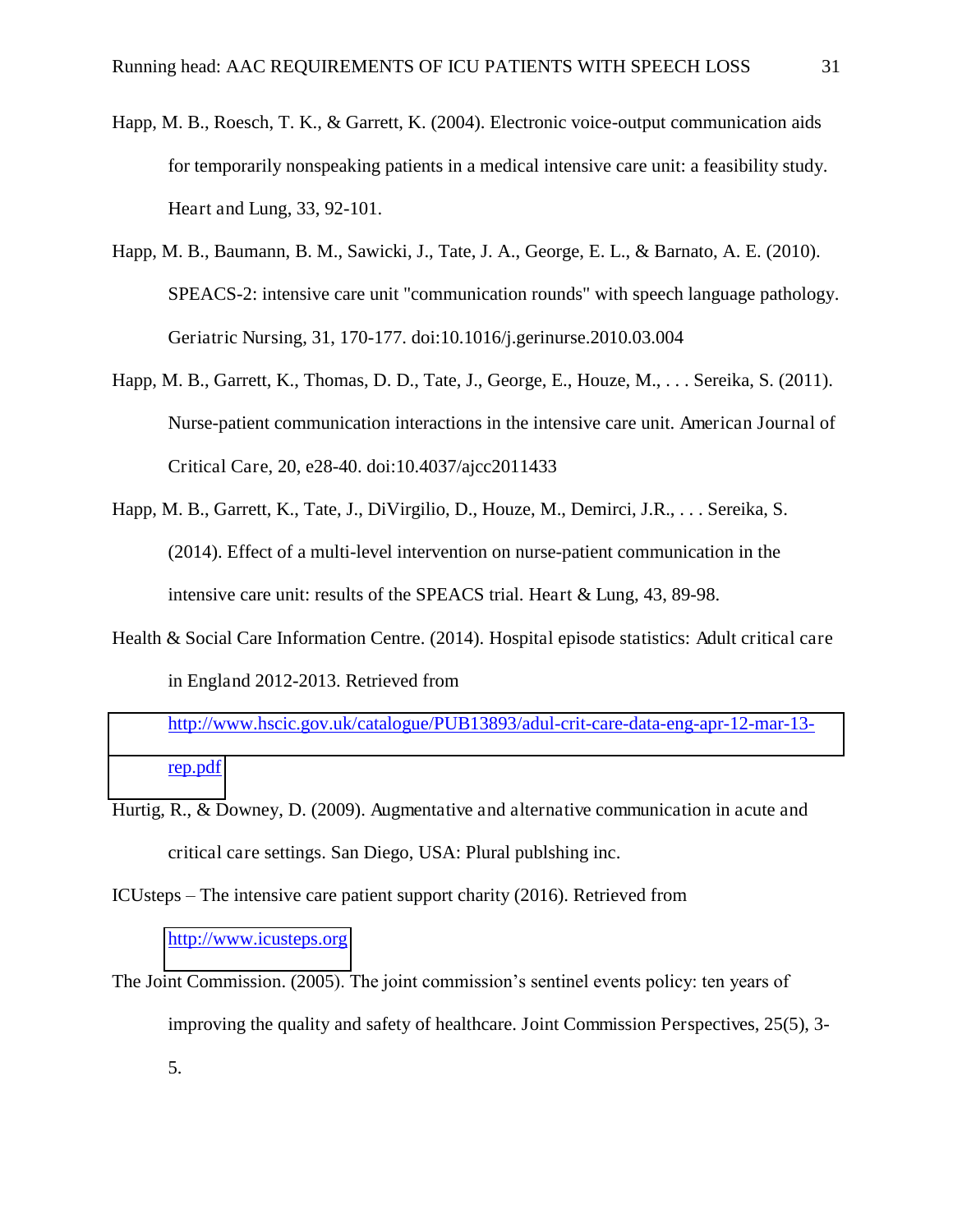- Judge, S., & Townsend, G. (2013). Perceptions of the design of voice output communication aids. International Journal of Language & Communication Disorders, 48, 366-381.
- Kalispell, R.M., Patak, L., Wilson-Stonks, A., Costello, J., Person, C., Heinemann, E.A., & Happ, M.B. (2008). Communication in the ICU. Advance for Nurses, 6, 18-21.
- MacAulay, F., Judson, A., Etchels, M., Ashraf, S., Ricketts, I.W., Waller, A., . . . Gordon, B. (2002, July). ICU-Talk, A communication aid for intubated intensive care patients. Paper presented at the The 5th ACM SIGCAPH Conference on Assistive Technologies, Edinburgh, UK.
- Miglietta, M. A., Bochicchio, G., & Scalea, T. M. (2004). Computer-assisted communication for critically ill patients: a pilot study. The Journal of Trauma, 57, 488-493.
- Mills, A., Durepos, G., & Wiebe, E. (2010). Encyclopedia of case study research. London, UK: Sage Publications.
- Pennock, B. E., Crawshaw, L., Maher, T., Price, T., & Kaplan, P. D. (1994). Distressful events in the ICU as perceived by patients recovering from coronary-artery bypass-surgery. Heart & Lung, 23, 323-327.
- Patak, L., Gawlinski, A., Fung, N. I., Doering, L., Berg, J., & Henneman, E. A. (2006). Communication boards in critical care: patient's views. Applied Nursing Research, 19, 182-190.
- Powell, A. C., Landman, A. B., & Bates, D. W. (2014). In search of a few good apps. Journal of the Americal Medical Association, 311, 1851-1852. doi:10.1001/jama.2014.2564
- Rodriguez, C. S., Rowe, M., Koeppel, B., Thomas, L., Troche, M. S., & Paguio, G. (2012). Development of a communication intervention to assist hospitalized suddenly speechless patients. Technology and Health Care, 20, 489-500.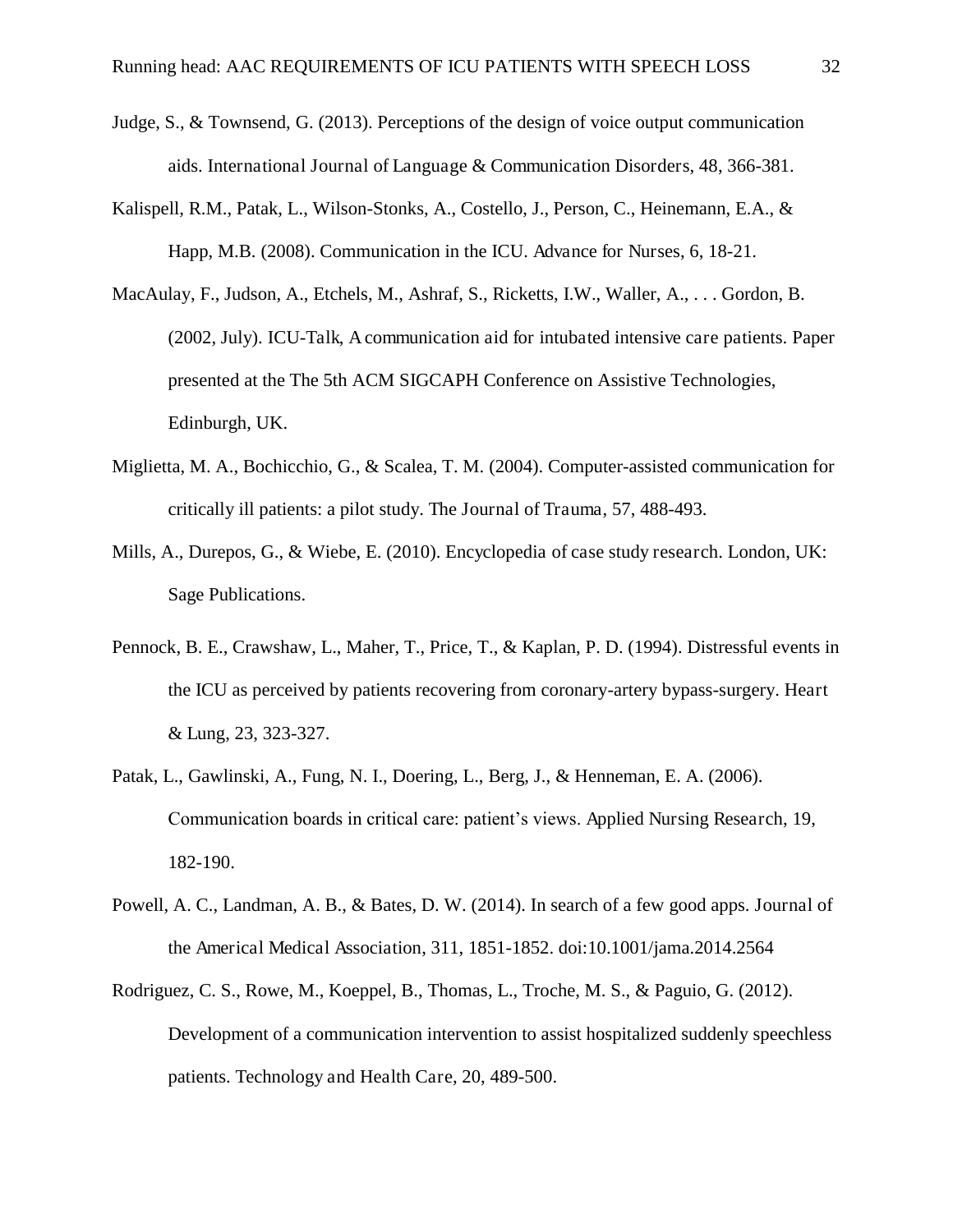Rotondi, A. J., Chelluri, L., Sirio, C., Mendelsohn, A., Schulz, R., Belle, S., . . . Pinsky, M. R. (2002). Patients' recollections of stressful experiences while receiving prolonged mechanical ventilation in an intensive care unit. Critical Care Medicine, 30, 746-752. doi:10.1097/00003246-200204000-00004

- Santiago, R., & Costello, J.M. (2013). AAC assessment and intervention in pediatric ICU/acute care: from referral through continuum of care. Sig 12 Perspectives on Augmentative and Alternative Communication, 22, 102-111.
- Society of Critical Care Medicine patient communicator app for iPad. (2015). Retrived from [http://www.sccm.org/Education-Center/Clinical-Resources/Pages/Patient-and-](http://www.sccm.org/Education-Center/Clinical-Resources/Pages/Patient-and-Family.aspx)[Family.aspx](http://www.sccm.org/Education-Center/Clinical-Resources/Pages/Patient-and-Family.aspx)
- Thorpe, R., & Holt, R. (2008). The SAGE dictionary of qualitative management research. London, UK: SAGE publications.

Vidatak: Innovation in patient communication (2013). Retrieved from

<http://www.vidatak.com/vidatalk.html>